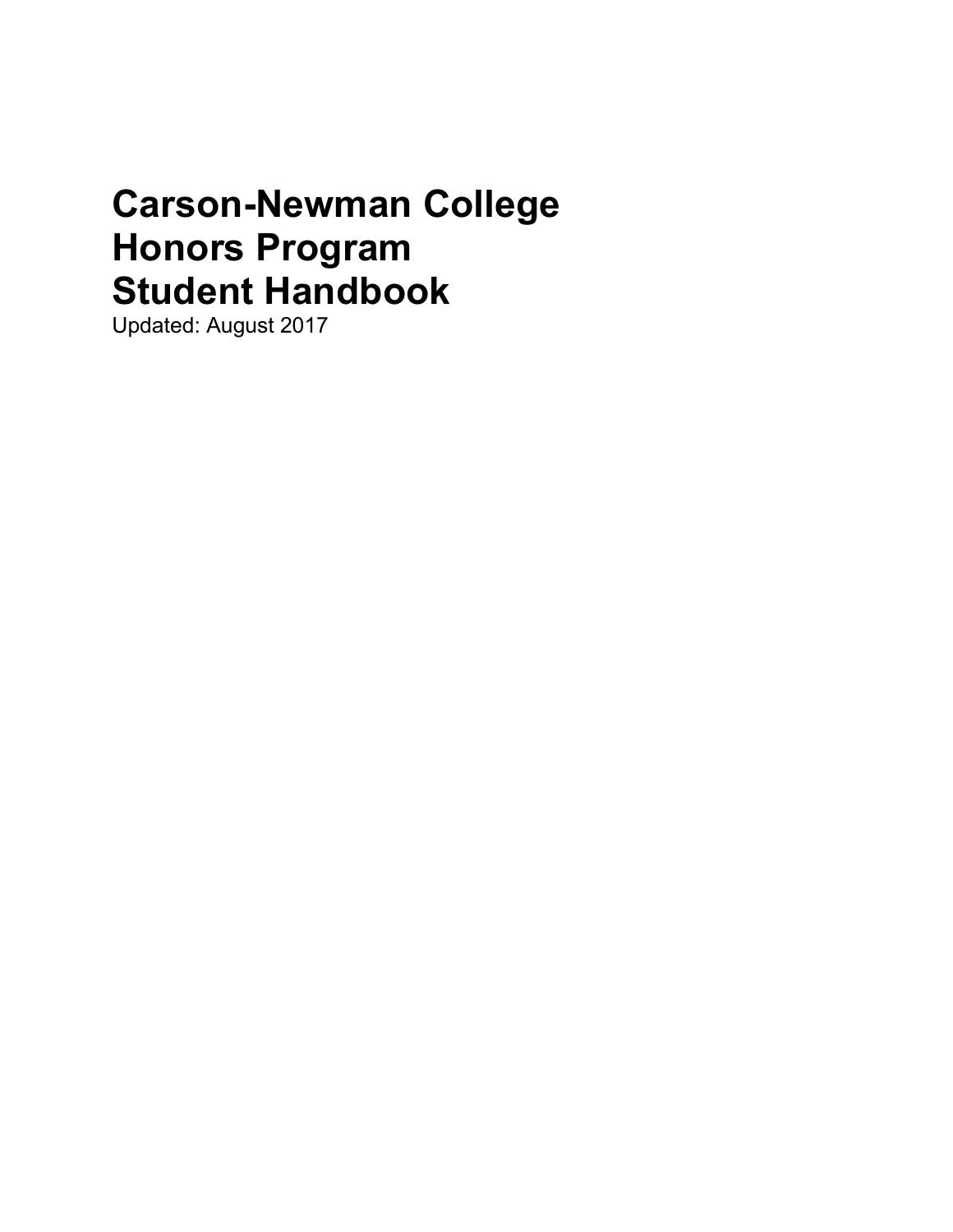# **Table of Contents**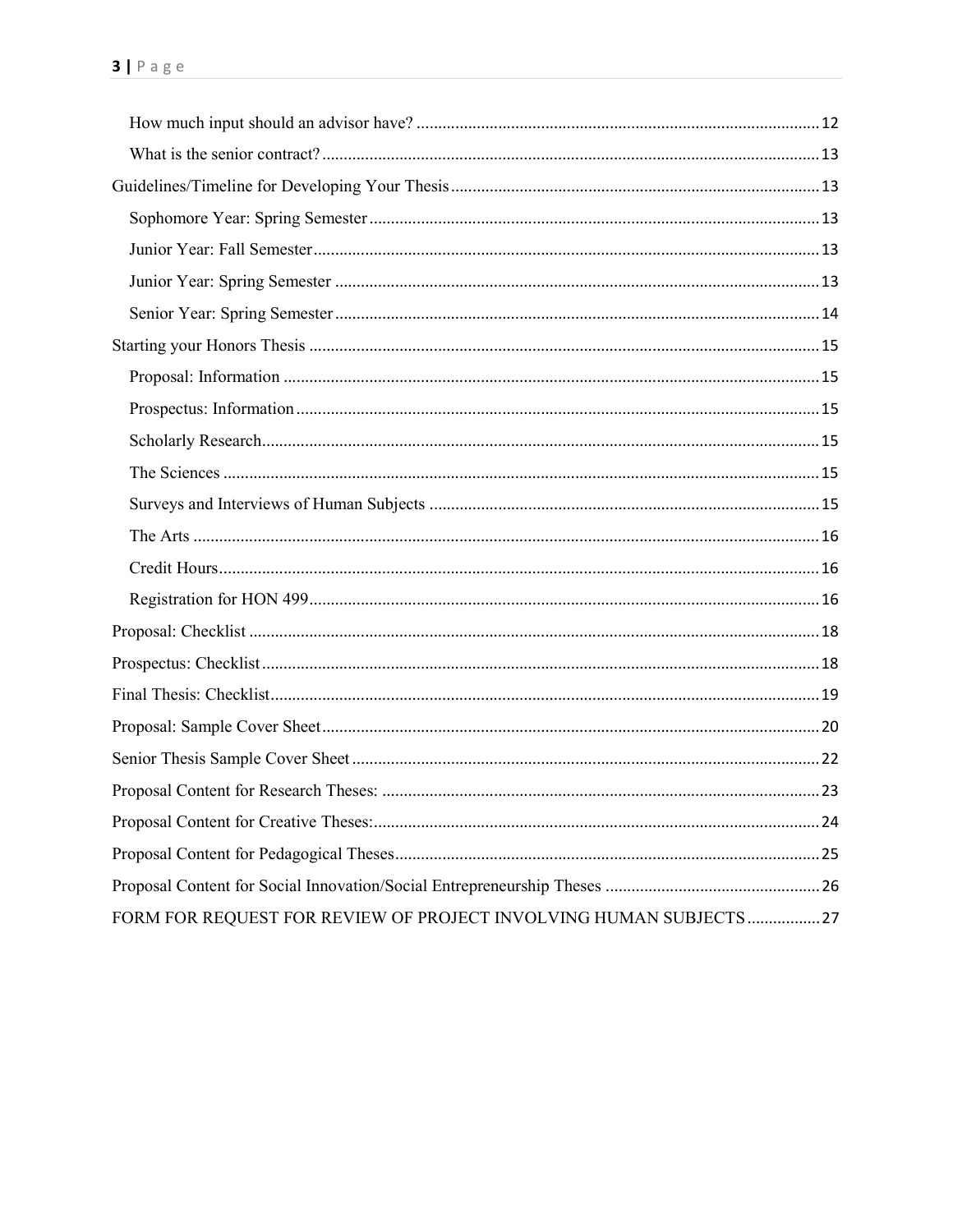# Preface

The first class of the Carson-Newman College Honors Program enrolled in 1963. And since then over 500 students have graduated with Honors from this grand institution. Today the Carson-Newman Honors Program alumni include internationally recognized scholars, physicians, ministers, attorneys, scientists, teachers, researchers, and leaders in practically every field. And they all began as college freshmen, wondering just what college education, and Honors education, was all about. In the pages of this Handbook, you will see valuable information that will begin to answer that question.

The Honors Program at C-N is a small but intentional community of scholars, dedicated to the life-long pursuit of truth, goodness, and beauty. The scholarly tradition of which we are a part has proven over and over again that rigorous, rational research addressed to questions large and small, attention which exposes and defies deceptions and irrational advocacy, will lead us toward a fuller understanding of what is most real about ourselves and about the world. Our creative energies that inform artistic creation do the same thing. And our service projects do the same thing. Carson-Newman's seal highlights the ancient and enduring values of "Truth, Goodness, and Beauty." C-N's Honors program is focused in its core on those values as well. And only from that starting point, one that is true to ourselves and to our cosmos, can leaders emerge who will succeed in serving God through serving others.

So this Handbook of our program contains many tools that will help you understand the academic conversation as it takes place at Carson-Newman, where the Honors Program provides leadership in student scholarship. What is an intentional community of scholars? We are a community, so we make sure that we spend some time getting to know each other. We are scholars, so we insist on rigorous academic standards. And our search for truth wherever it may be found inspires us to stretch, even break, disciplinary boundaries born of convention, to find the deeper truths of humanity and the cosmos. And the senior thesis provides a hands-on experience of contributing to humanity's ongoing quest for Truth, Goodness, and Beauty.

May God bless our work together.

D. Brian Austin

(former) Director, Carson-Newman College Honors Program

Original Writers of the Honors Handbook: Beth Anne Harris, '86 Linda H. Farah, '87 T. R. Dalton, '88 Sheri Tickle, '88

> 1990 update completed by Anita Kilbourne, '91

2002 updated completed by Amanda Sutton '03 Elizabeth Weaver '03

2011 update by the Honors Council Handbook Subcommittee: Dr. Sandy Long, Chair Dr. Kip Wheeler Dr. Mark Hussung Dr. Carolyn Hacker Dr. Richard Gray

> 2017 update completed by Dr. Andrew Smith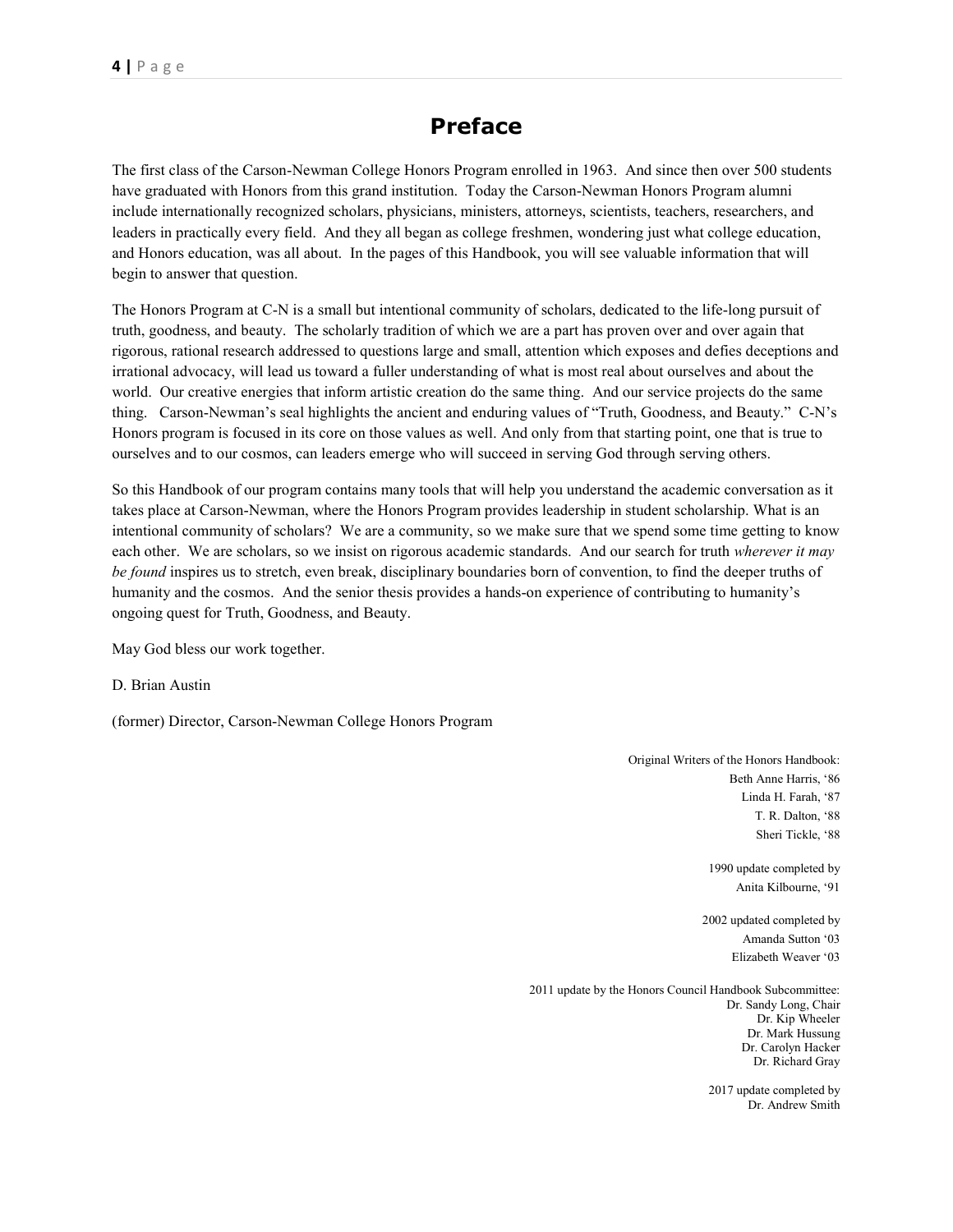# Overview of the Honors Program

#### Who can participate?

The Honors Council will invite approximately forty freshmen who scored at or above the ninety-third percentile on recognized national achievement tests (i.e., an ACT score of 28 and above or SAT of 1260 and above), and a 3.65 GPA to participate in the program. Second-semester freshmen and sophomores who show potential to succeed in and benefit from the honors program may apply with a professor's recommendation. Students must have at least a 3.25 GPA after the freshman year and a 3.5 GPA or better from the end of the sophomore year remain enrolled in the program. To be considered a part of the program, the student must be registered as a member of his or her class. Freshmen sign up for HON 001, Sophomores for HON 002, etc. These are listed in the catalog and should be added at the time of pre-registration. This is the official record that a student is a member of the Honors Program.

#### What does an honors student do?

The participants must take a core group of honors classes including twelve hours of team-taught classes. All freshmen begin with Humanity and the Cosmos I (this counts as the honors section of LA 101), but after that the students may choose what classes to take based on what will best fulfill their own academic needs. These may include Humanity and the Cosmos II; Form and Expression, Faith, Freedom and the Individual; Ecological Psychology, Society and the Individual, as well as study-abroad courses. The student can choose to take more than one class in a semester or spread them out over several semesters. Honors students are required to take honors sections of Religion 101 and 102, as well as the Honors section of ENG 101 (unless the student has already earned credit elsewhere for ENG 101). Juniors are strongly encouraged to take the one-hour research and writing course (HON 319) to help them prepare for their honors theses. All students are required to participate in two approved Honors Program extra-curricular activities per semester, one cultural event and one social event, though many students attend many more. Finally, each Honors student completes a senior thesis during the last two years of college. The process for completing the thesis is outlined later in this document. The thesis is an exciting chance for the Honors students to dig deeply into a project that they really love and produce a quality result of which they will be proud for the rest of their lives.

#### Are students ever asked to leave the Honors Program?

Unfortunately the answer to this question is yes. The Honors Council will automatically drop from the program any student who receives two C's or below in honors classes. In addition, a student will be dismissed if his or her GPA falls below a 3.25 after freshman year or 3.5 after sophomore year and beyond. If your GPA falls below this level, you will be placed on probation (from the Honors Program) and given one semester to bring it back up to the minimum requirement. If your GPA is still too low at the end of the next semester, you will be dismissed from the program. A procedure is in place to petition for s with regard to decisions made relating to this policy. See the "Academic Policies and Procedures" appendix to this handbook.

#### Is there any other way to be dismissed?

If a student fails to attend the two required extra-curricular activities during the course of a semester (one cultural, one social), that student will be placed on probation. Failure to make up the missed event(s) during the following semester (while also attending those required for the current semester) will cause the Honors Council to remove the student from the program. There are always many events planned--both cultural and social! Getting to something each semester is not difficult.

#### What are the perks of being an honors student?

One of the best things about the Honors Program at Carson-Newman is that it consists of much more than a specific prescription of classes. The goal is to become actively involved in a community of scholars. Some of the benefits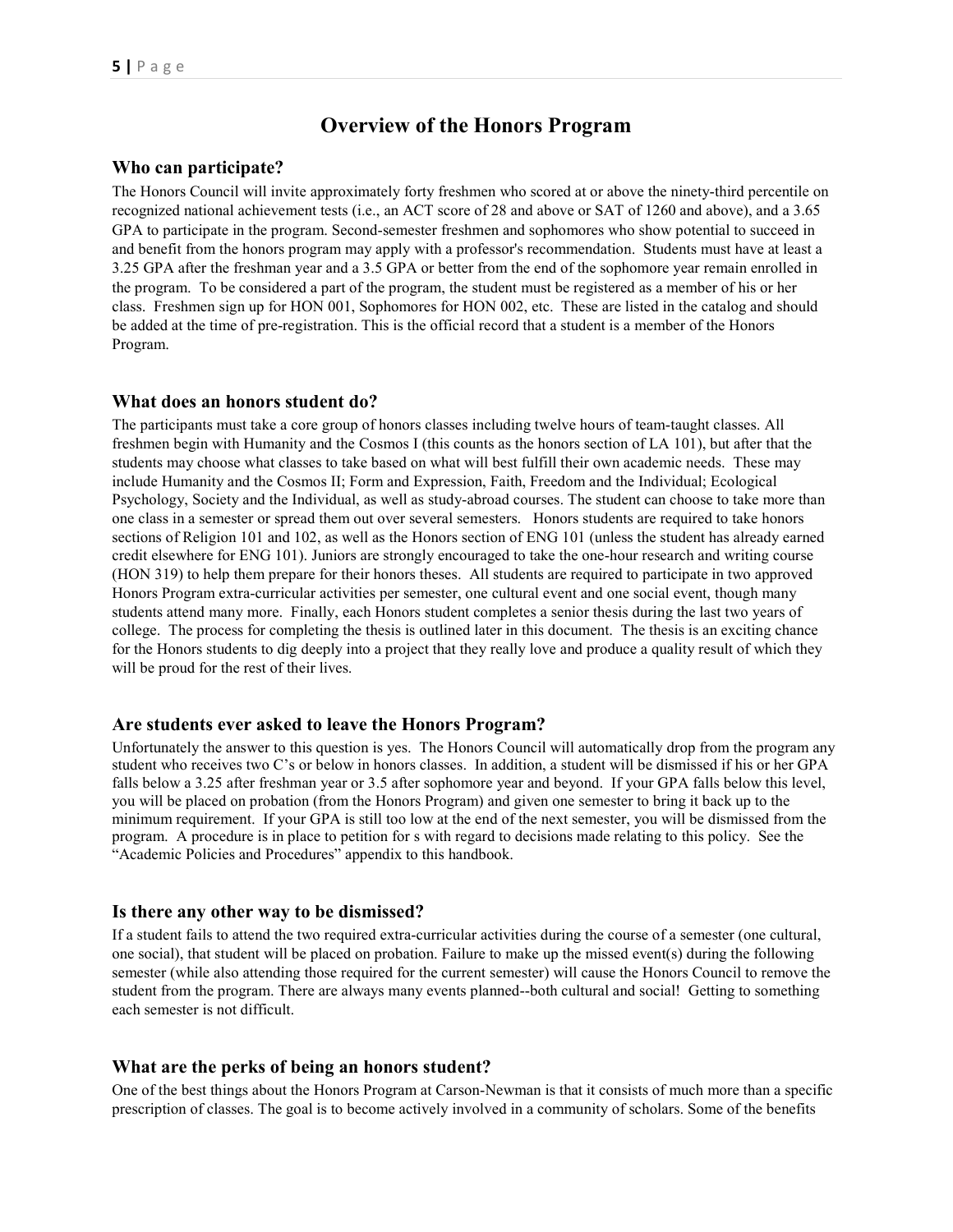offered include use of the Honors Houses, special trips, parties, and interaction with other outstanding students and fantastic faculty members. During their time in the Honors Program, students have the opportunity to work one-onone with great professors and form invaluable relationships that can benefit them throughout their academic careers and beyond.

#### Anything else?

One of the great perks of the program is the chance to work closely with professors in the students' chosen field in the completion of the Senior Thesis. This process prepares the student for graduate school in a way that no other program does. Also, Honors students can wash their clothes for free in the Honors House.

#### Honors Courses

Listed below is a brief summary of some of the Honors classes. While not an exhaustive list, it should help you as you are planning your schedule each semester.

#### Humanity and the Cosmos I and II

How did science and philosophy begin? Why did humans decide to investigate the natural world? When and why did the use of reason become important in the human conversation? What are the reasons behind what we believe: about the world? about God? about ourselves? about goodness? about beauty? In addition to providing the students with some familiarity with this material, the courses also seek to accomplish several other goals:

- 1. To provide the students an intellectually challenging and enjoyable entrance into the courses of the Honors Program.
- 2. To develop research and writing skills.
- 3. To develop a sense of camaraderie among the new students of the Honors Program.

#### Faith, Freedom, and the Individual

This course is a study of the political, religious and economic philosophies which emphasize principles of liberty and individualism. For example, the ideas of economist Milton Friedman and religious and civil rights leader Martin Luther King Jr. are usual topics of study. Emphasis is given to current political, national and international events; church-state relations is also a focus of concern. Students are required to submit critiques of journal articles and books and complete examinations over materials read and discussed in class.

#### Form and Expression in the Contemporary Arts

The honors contemporary arts class introduces each student with many facets of art: music, visual arts, drama, dance, literature, poetry, etc. Historical overview as well as topical information helps the student see twentieth-century art as a natural outgrowth of its historical traditions. Both structural and expressive elements in each discipline are underscored. Students are not expected to be proficient in the arts, although background and interest are obviously helpful. The course requires no research, but textual readings will deepen the class's understanding. Students must attend and critique a number of artistic events during the semester. One project is required: one work of art in a field of the student's choice, to be displayed, presented, performed, or read in class.

#### Society and the Individual

According to Lahey, psychology is the study of the science of behavior and mental processes. Meanwhile, sociology can be understood as the study of social order. That is, the immense regularity, the repeated patterns, found in human interaction and behavior everywhere. In this course, you will be introduced to the basic principles of sociology and psychology and how they relate to each other and the everyday world. As a result, this course is designed to: To encourage the student to take an active role in improving society by providing an understanding of social problems. To provide the student with an understanding of the basic concepts, and theoretical foundations and methods for dealing with and researching modern social problems. To provide the student with both a sociological and a psychological lens from which he/she can view, understand and affect the world in which he/she lives.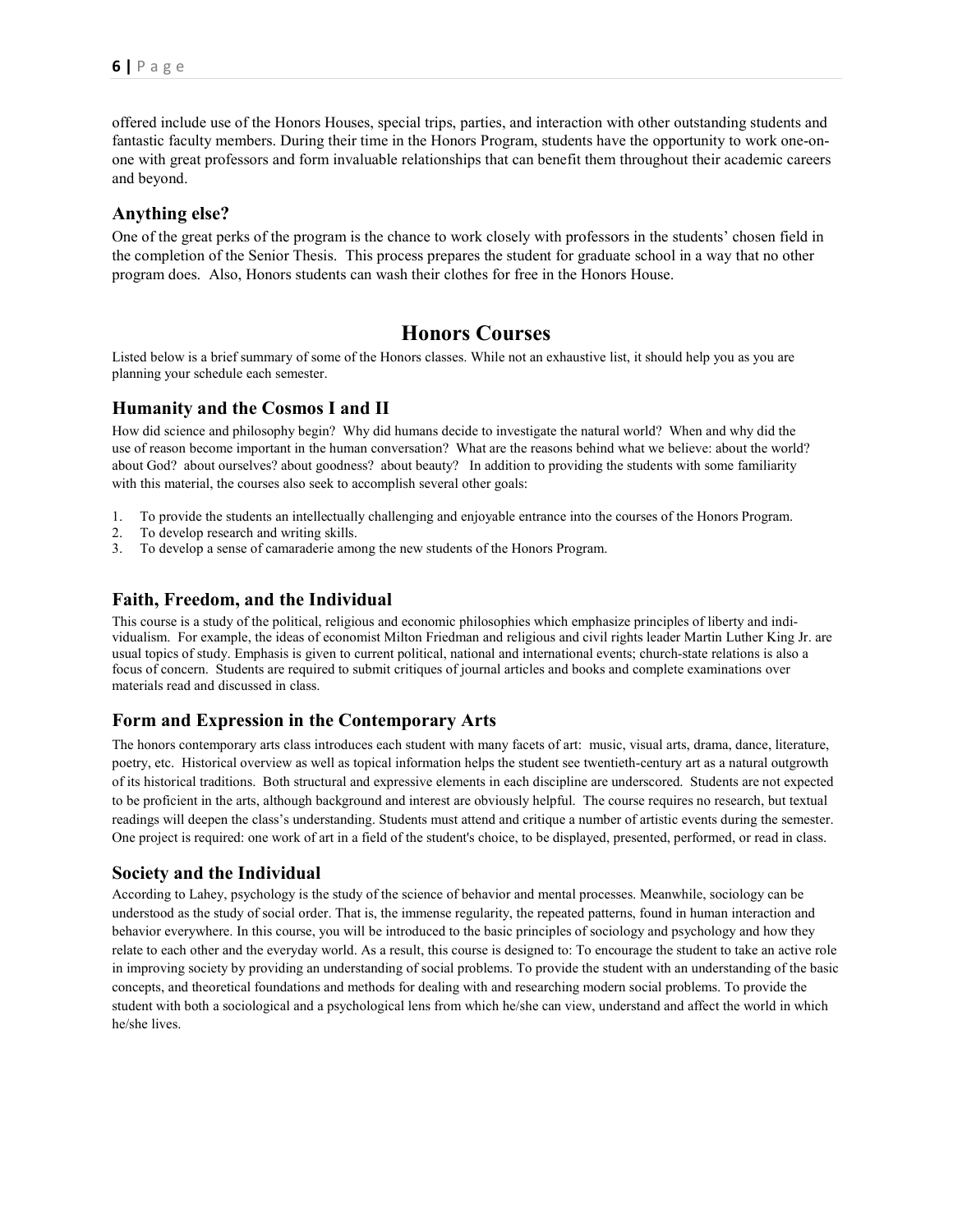#### Humanity and the Biosphere

This course explores the interconnections of human behavior and well-being with the natural environment, with special emphasis on the Southern Appalachian bioregion and Upper Tennessee Valley. Students will also have the experience of living sustainably in community for one weekend through a retreat at Narrow Ridge Earth Literacy Center. Narrow Ridge is a land trust and educational facility in Grainger County that is totally "off-grid" in terms of electrical power, that recycles everything, and built largely of locally grown and renewable materials and constructed in such a way as to take advantage of the natural heating and cooling capacities of the earth. The class will prepare its own meals and eat wholesome and delicious organic food grown low on the food chain. Students will learn about Narrow Ridge's various programs, such as its recent efforts in community-supported agriculture and its foundational philosophy that emphasizes humanity's spiritual connections with Earth as part of God's good Creation. A very important goal of this weekend is to have fun!

#### Other Courses

There are other various courses that will be offered from time to time to help you fulfill your honors requirements. You will be notified of these courses before registration time. Often, these courses help you fulfill your general education requirements and honors requirements at the same time. Also, ANY study abroad experience can be used as Honors credit.

#### Honors 00<sup>2</sup>

Each semester in the Honors Program, you must sign up for your respective HON 00\_ class. It is a zero credit class that lets administrators know who is enrolled in the program. (For example, Frank Freshman will sign up for HON 001, whereas Julie Junior will register for HON 003.) This class does NOT require a signature from the Honors Director. **Those who want to** graduate early should sign up for the HON 003 four semesters before you plan on graduating. This will alert the Honors Director and Council that you will be starting the senior thesis.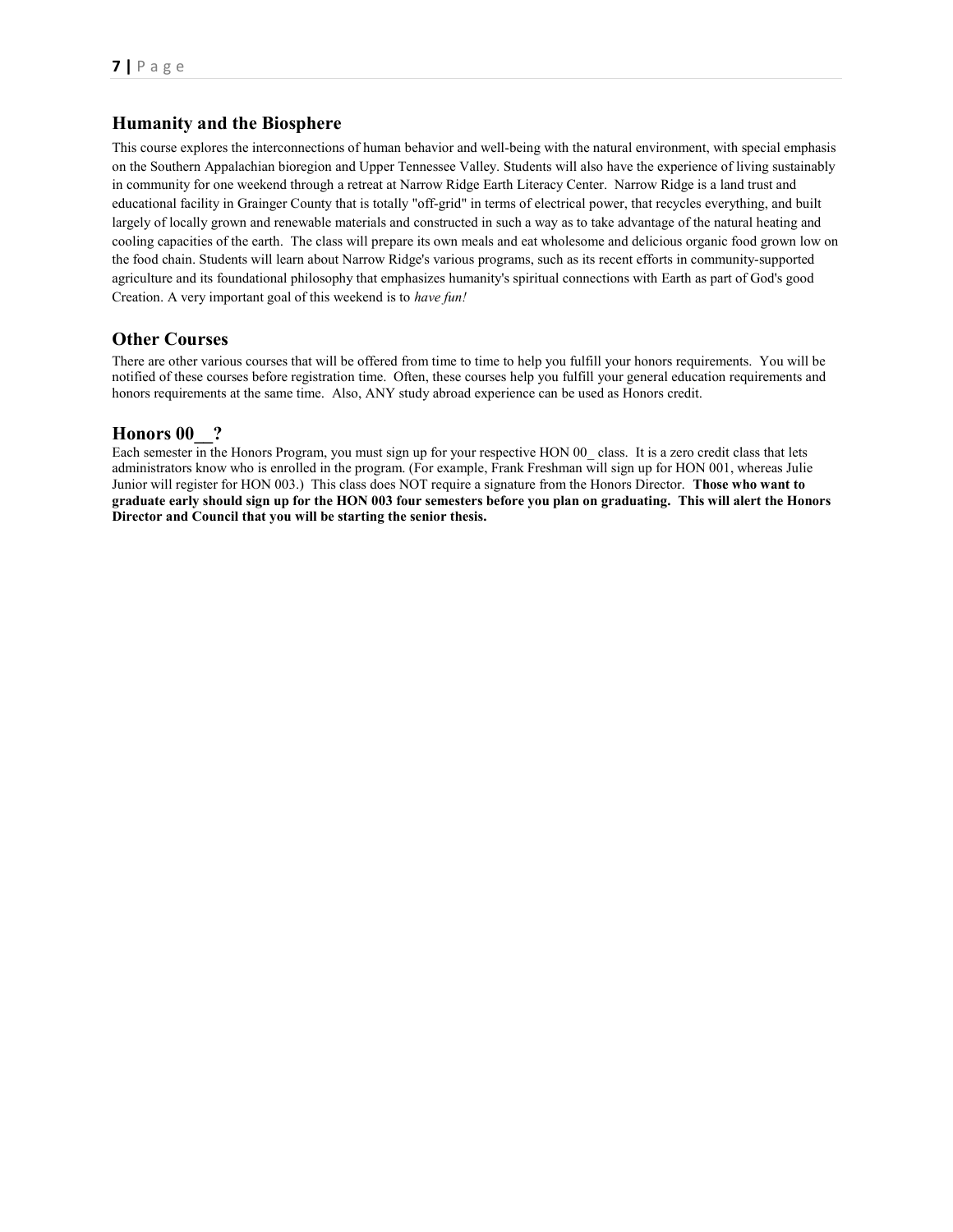# Studying Abroad

As briefly mentioned earlier, any approved coursework completed overseas can count toward honors credit. In order to have a particular class approved, students must contact the Honors Program Director prior to scheduling a study abroad program.

#### Ireland and Its Literature

During alternating Mayterms, the English Department teaches a course called Ireland and Its Literature. For more than two weeks students travel throughout Ireland studying Irish Culture, literature, and history. Past trips have gone to the Aran Islands, the Dingle Peninsula, and the many fine theatres of Dublin. For more information, contact Dr. Kip Wheeler in the English Department.

#### Cape Town, South Africa

Every May term, the Religion Department, sponsors an international trip to Cape Town, South Africa for approximately twenty students. Two courses are taught in situ and worth six credit hours: "Being Fully Human: A Spirituality out of Africa" (REL 452 -BHR) and a course under the rubric of "Topics in Missions." (REL 454) Students have the opportunity to encounter the political, cultural and religious "heartbeat" of Africa. Some of the unforgettable experiences include: standing in the prison cell where Nelson Mandela spent 18 years on Robben island; sitting in a gallery overlooking the surgery theater in Groote Schuur hospital where Dr. Christiaan Barnard performed the first world heart transplant operation in December of 1967; and working with children in the afternoons from economically depressed areas. A day is spent in London en route and on the return sector a day at a game reserve in the African bush.

#### Oxford Studies

The Oxford Studies Program is a competitive scholarship program that accepts one student each year. Students selected attend Regent's Park College of Oxford University during Trinity Term (end of April through the middle of June). The fall and spring semesters before they attend Oxford, the students take several required courses, such as History of the Baptist People and readings in Baptist History and Theology. They also take six hours of tutorials/research under C-N religion professors. In the tutorial courses, the students meet every other week and present a five-page paper on a topic of Baptist history and theology. When the students arrive at Oxford, they begin work on a research project under the direction of Professor Larry Kreitzer. This project explores some aspect of Baptist history or theology. Students receive a total of 18 hours for the entire program (including the C-N courses) and they receive an Oxford Studies Minor. The scholarship includes flight, housing, meals and Regent's Park tuition. The only part not covered is the Oxford University fee, which is about \$3,500.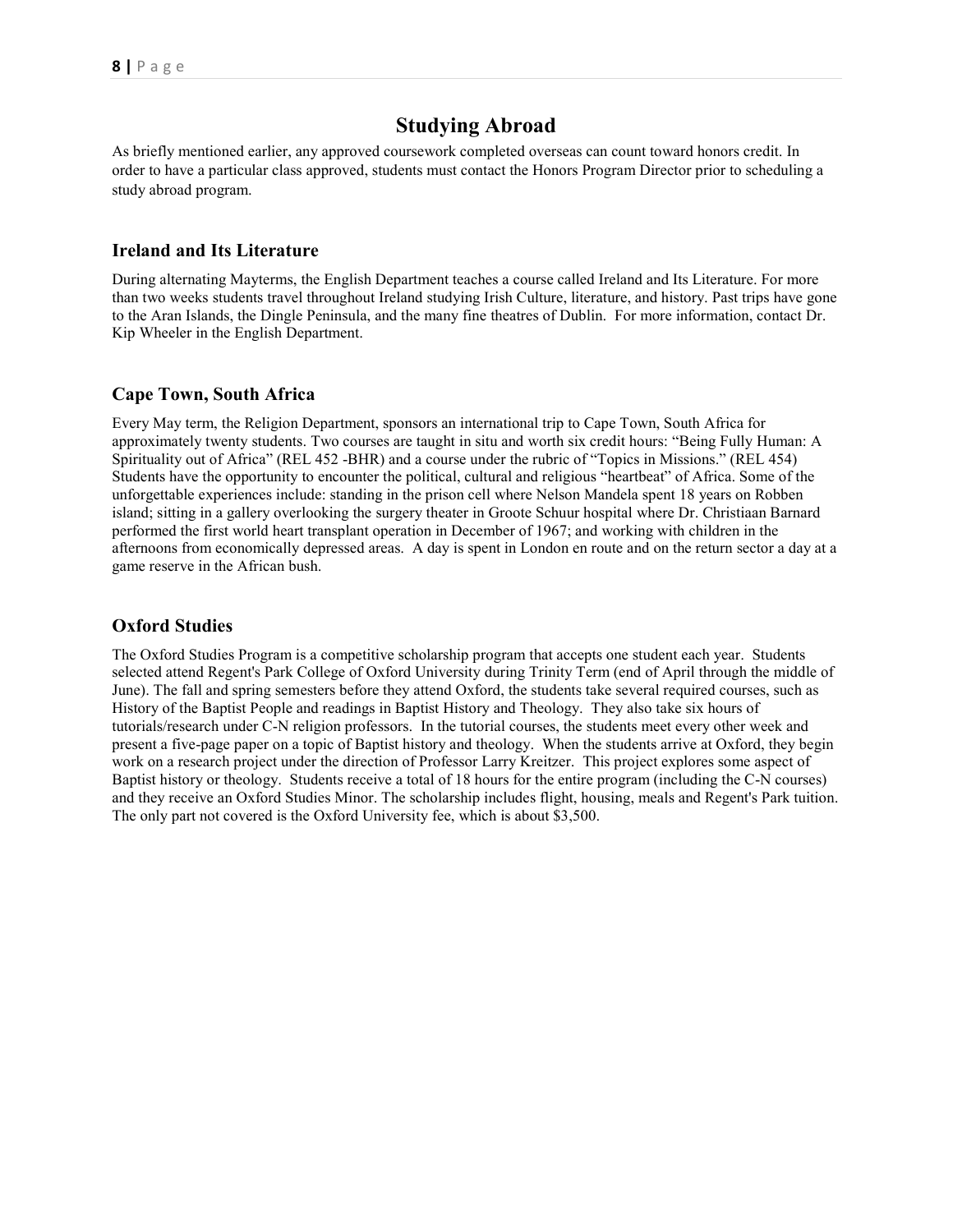# Honors Council and Advisory Board

#### Honors Council

The Honors Council is the governing body that supervises the Honors Program. The council consists of faculty representing various fields of study who serve rotating terms of three years. The basic duties of the Honors Council include the general administration and supervision of the Honors Program as well as the creation and application of academic policies of the Honors Program. In addition, it oversees the progress and approval of the senior honors theses. One member of the Honors Council will serve as chair of each senior thesis committee.

It is possible to appeal the decisions made by the Honors Council. If students wish to appeal being placed on probation or dismissed from the program, or believe that those actions were taken incorrectly, they should contact the Honors Program Director. Appeals received after one calendar month has passed following the original decision will not be considered.

#### Advisory Board

The Student Advisory Board lets the Honors students to have a say in their own program. Two student representatives from each class represent all honors students to the Council. Meetings with Honors Director will address ways to improve the program and the nature of events offered for Honors students. The Honors students will elect their representatives at a mandatory meeting at the beginning of each Fall Semester.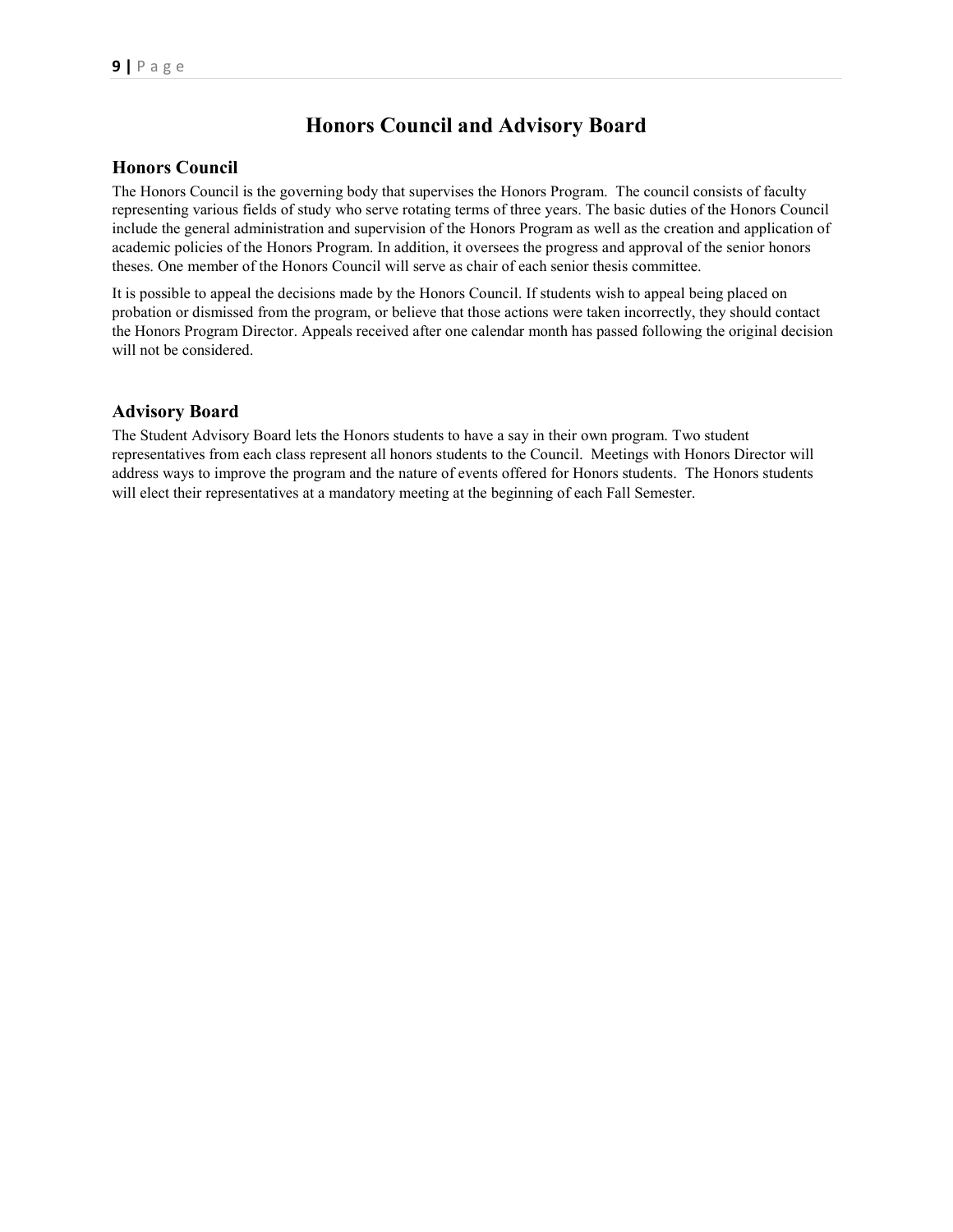# Honors House

The Honors Houses are facilities for use by Honors students. Common areas are open to all Honors Students between the hours of 9:00 a.m. and midnight (noon until midnight on Sundays). There is a gaming system there for leisure activity in one of the living rooms, dining rooms, kitchens, bathrooms, and other living room areas available to students. The house is ideal for study group sessions, get-togethers, parties, and just generally hanging out together.

Up to sixteen Honors students live in the houses each year for a reduced fee in exchange for housekeeping duties (please note: this is general cleaning, not cleaning up after other students). These students also serve as hostesses or hosts when prospective students visit the house. Students live in bedrooms which are private and should not be entered without their permission. The Honors director must receive all applications to live in the Honors House during the school year by the fourth Wednesday in March. The application should include a faculty letter of reference accompanied by a letter written by the student that addresses why he or she desires to live in the house and why he or she would make a good resident for one of the Honors Houses.

Honors Students can receive access to the houses during daytime hours through processes that will be reviewed with students by the Honors director.

# Dear Honors Student, Here are the House Rules:

- $\triangleright$  Honors students live here. You may come into the house as early as nine o'clock in the morning and must leave by midnight.
- $\triangleright$  If you light anything (lights, gas logs, stove, oven, etc.),don't leave without putting it out.
- Clean up after yourself. If you use dishes, wash them by hand if you have only used a few. If you have used more, please wash them in the dishwasher then put the dishes back where you found them.
- $\triangleright$  The cabinets in the island and the cabinets to the left of the sink contain items which belong to the program and are fair game for everyone. Cabinets to the right of the sink contain things that belong to the residents. Please leave these alone. The cabinets under the sink contain cleaning supplies.
- $\triangleright$  Coffee and tea are available for the use of Honors students. Please observe a charge of twenty-five cents per cup of either coffee or tea. This system works on the honor code, so be honest!
- $\triangleright$  The refrigerator contains the residents' food. Please don't eat or drink anything that you find there. At the same time, feel free to bring anything that you would like to eat or drink. Just remember to clean up.
- $\triangleright$  Please keep phone calls reasonably short, especially when others might be waiting. The phone is for local calls only.
- $\triangleright$  The washer and dryer are free, but are for the use of honors students only. You must bring your own detergent.
- $\triangleright$  Honors students should accompany non-honors students. Each honors student can bring two non-honors students with him or her.
- $\triangleright$  If you notice that something is amiss (light bulb blown out, no paper towels, etc.), please leave a message on the message board in the kitchen.
- The Honors House is for you! You are always welcome.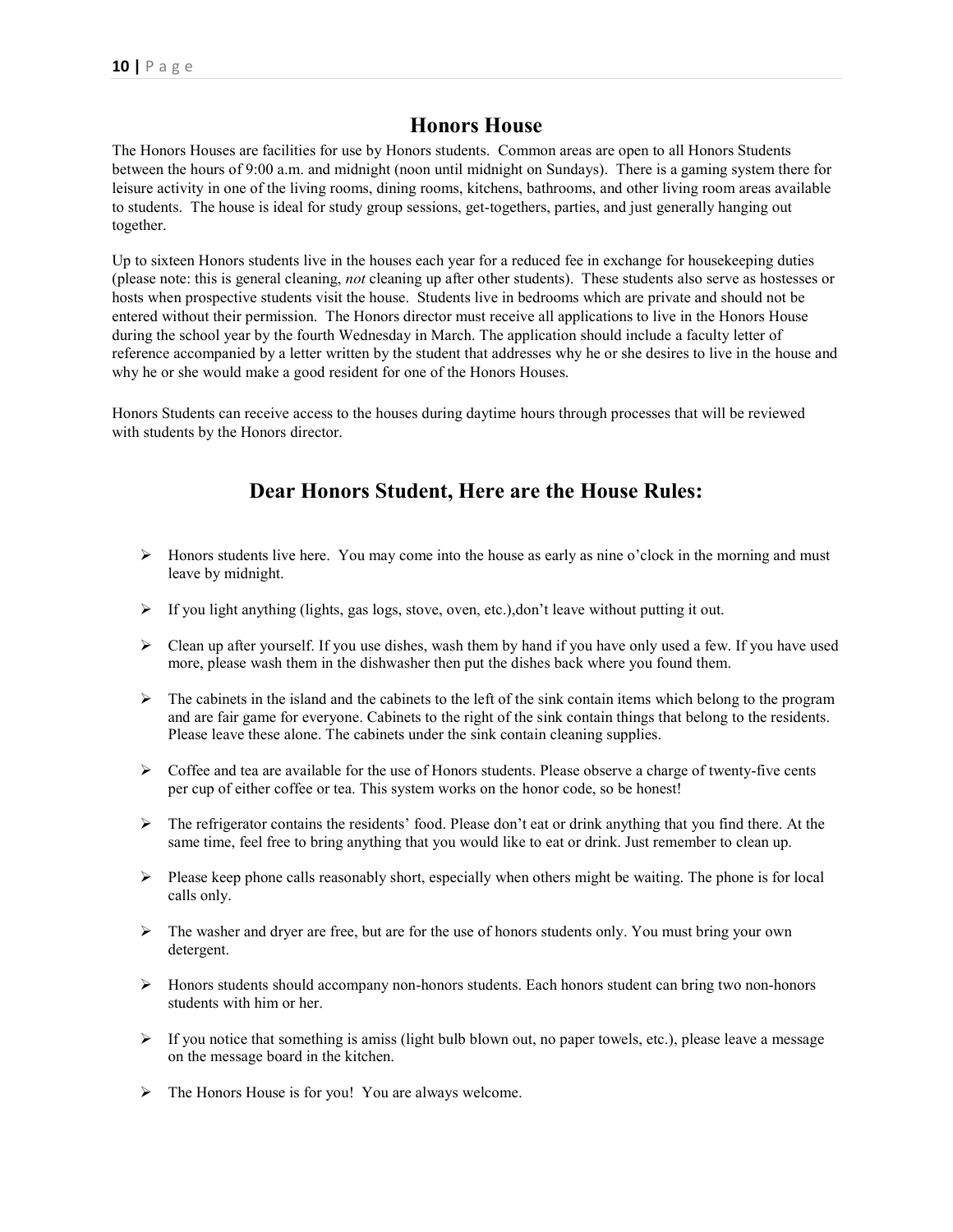### Honors Trips

The Honors Program gives students the chance to participate in official honors trips and social activities. The program always offers a fall trip—but to a different destination each year. Here are a few of the places we have gone in the past:

∞ Biltmore House in Asheville, North Carolina, is a magnificent mansion constructed by Commodore Vanderbilt. This trip also includes a visit to the Red Rocker Inn, a magnificent restaurant in Black Mountain, NC.

∞ A visit to Atlanta, Georgia has proved to be a favorite among Honors students. This trip features a delightful dinner and play at the Shakespeare Tavern, dessert at the rotating restaurant in the Peachtree Plaza and a tour of the Coca-Cola Museum and Atlanta Underground. Other trips to Atlanta have gone to CNN Studios and the Center for Disease Control.

∞ The Abingdon, Virginia trip includes a visit to the Barter Theatre, the state theatre of Virginia, which got its name decades ago when admission was paid in food and livestock rather than money. In addition, students have an opportunity to tour historic downtown Abingdon and ride bicycles or hike on the Virginia Creeper Trail.

∞ The Huntsville, Alabama trip focuses on a visit to the U. S. Space and Rocket Center. Our tour of the museum includes hands-on exhibits in the main building and a driving tour to see missiles and launch pads.

Other destinations have been Chattanooga, Cincinnati, and Washington, D.C. In addition to the major trips, honors students have opportunities to see plays and concerts at area venues including The Tennessee Theatre, the Clarence Brown Theater, The Knoxville Coliseum and other area attractions. Sometimes these trips include dinner or dessert, or discussion groups with professors before or after these events. We try to make these events as cheap as possible and free whenever we can. Honors trips are open to Honors students only, but oftentimes the available spaces for students don't fill up. A few days before each trip, the program director will open the trip to interested non-Honors students. This is a great opportunity for your non-Honors friends to have a chance to experience some fun trips for very little expense.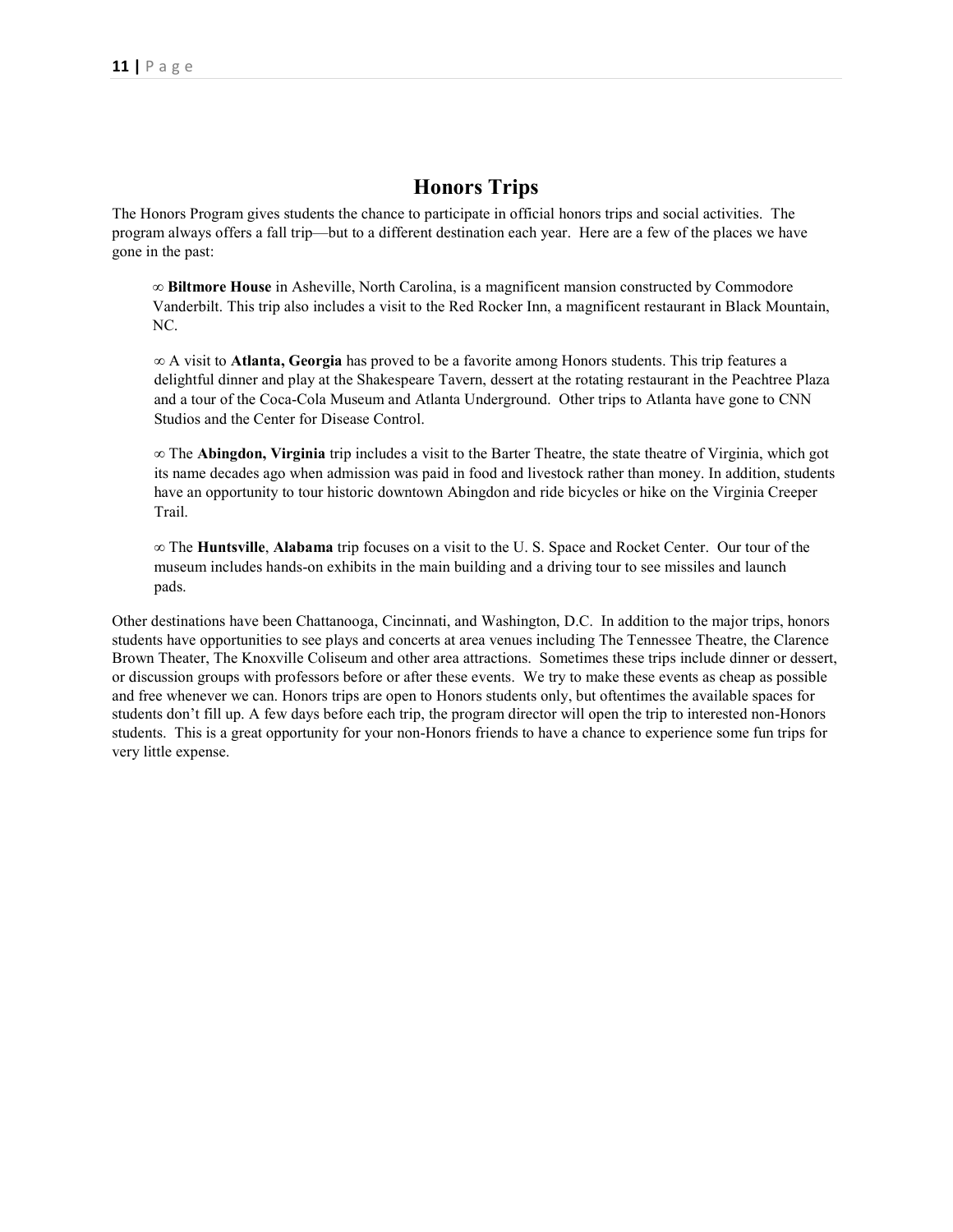.

# The Senior Honors Thesis

#### Who can do a thesis?

A student who has applied, been accepted, and completed the honors coursework then go on to complete a senior honors thesis. The student should have completed the required four three-hour honors courses in addition to Honors sections of ENG 101 (if applicable), REL 101, and REL 102 prior to the senior year

#### What is the thesis?

 The Senior Thesis is in many ways the culmination of the Honors student's undergraduate career. It represents original work that approaches or matches graduate-school quality. Work on the thesis has proven to be invaluable as preparation for more advanced study at the graduate level. The Senior Honors Thesis gives the honors student an opportunity to do independent honors work in his or her major field under the direct supervision of a faculty member. The student, in consultation with a faculty member, isolates an area of research, creative work, or pedagogical contribution on which he or she will focus much of the last year and a half of college. The Honors Council insists that it be original research, pedagogical,or creative and be relevant to a student's major field of study. Students with two majors may pick between the two or find a project that intersects the two fields of study.

#### What is its value?

Some students are motivated to do the senior thesis in order to "graduate with honors," which is no small reward! However, the value extends far beyond graduation day. The experience of working individually with a professor in doing thesis work at the undergraduate level and of completing major research and writing is invaluable to the graduate. If the graduate is not planning to go on to graduate school, then this is a singular experience from which important skills are sharpened. Should the student go on to graduate school, the senior research experience is excellent preparation for graduate level research and writing.

#### Who grades my thesis?

The Honors Council will approve students' topics during the proposal hearing in the fall of the junior year. After that, the Honors Council will create a committee consisting of one member of the Honors Council and two members of the student's major department. This Committee will then grade and discuss the final project with each student during the spring of the senior year.

#### Where can I see a real Honors Thesis?

They can be found in the online catalog by performing a keyword search on the phrase honors project. Honors theses done before 2009 are located in the College Archives. Honors theses completed between 1990 and 2008 are also located in the general collection and may be checked out. Honors theses completed since 2009 may be accessed on the library website (http://library.cn.edu).Lastly, copies of projects written since 2002 conveniently reside in the dining room of the Honors House.

#### How much input should an advisor have?

Honors project advisors are an integral part of completing the thesis. Theywill most certainly be your biggest ally and give some of the most constructive feedback during the course of thesis work. The goal of each honors student working on a project should be to maintain close contact with his or her advisor. It is the student's responsibility to keep the lines of communication active. The value of an advisor during the research process can hardly be overstated. He or she will partner with the student to explore new realms of the discipline and encourage him or her to stretch beyond what was thought possible before. Remaining accountable to an advisor is also a great way to stay on task, and the Senior Contract is a tangible way to do this. Not only is it courteous to keep the advisor up-to-date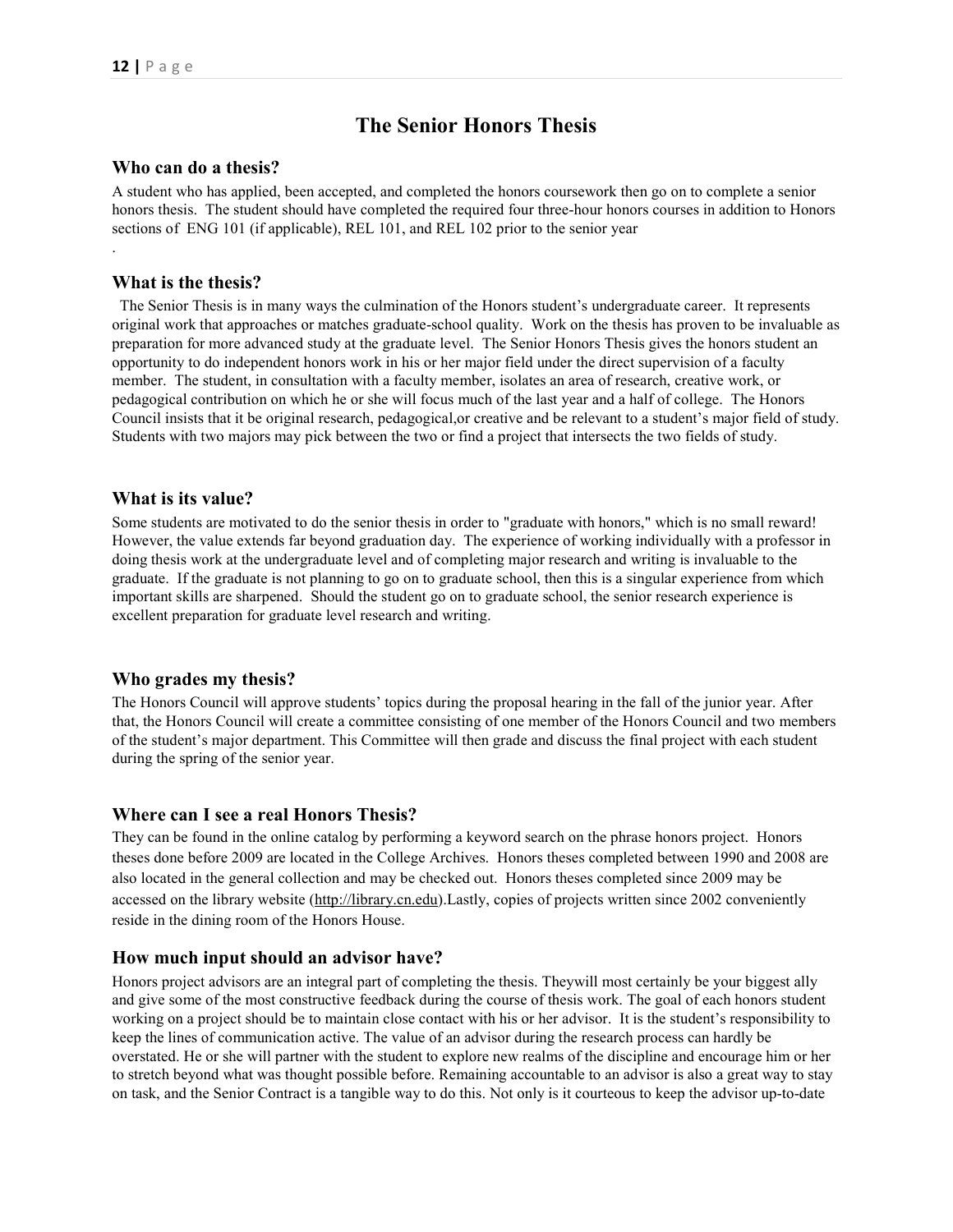on the progress and issues of the thesis through very regular meetings, but he or she will be glad to sit down with the student and mull over difficult ideas and provide honest feedback.

#### What is the senior contract?

As mentioned briefly above, the senior contract is a tangible agreement between the student and the advisor to invest the necessary time and effort that a successful honors project demands. Students who have completed the program find that setting personal deadlines and having someone hold the student accountable for them are two of the most important steps towards successful completion of the thesis. This contract provides a guideline for the semester before the student submits the thesis to the Committee (generally the Fall of the senior year). During this semester, the student customarily does the bulk of the project's writing. This contract, due on the third Friday of classes during the appropriate semester, also provides a basis for any research grants or awards. It is very important for students to submit.

# Guidelines/Timeline for Developing Your Thesis

#### Sophomore Year: Spring Semester

- $\triangleright$  Select a professor from your major department to advise you in your senior research.
- $\triangleright$  Brainstorm with your advisor possible ideas for a topic.
- $\triangleright$  With your advisor, determine the topic you will explore.

#### Junior Year: Fall Semester

- Write a one-to-three page proposal outlining what you intend to accomplish by completing answers to the "Questions" document for your type of thesis. Turn it in via Edvance360 dropbox to the Honors Director by the fourth Wednesday in October.  $\Box$  You will be notified of the procedures for scheduling a topic approval hearing and the available times. This takes place in late October or early November.
- $\triangleright$  Confer with your advisor regarding a time convenient for both of you.
- $\triangleright$  Schedule the hearing as instructed.
- $\triangleright$  At the time of your hearing, go to the assigned room and wait with your director in the outer office. The Honors Director will call you into the conference room where you and your advisor will have an informal session of approximately fifteen minutes with the Honors Council. The council will want to know how feasible your topic is, if it merits sixhours of senior credit, and if it is "original research, creative, or pedagogical" as the guidelines stipulate.
- $\triangleright$  During the hearing, you will learn whether or not the committee approves your topic. If not, you will receive some ideas on how to come to an acceptable topic, and you will submit a new proposal.

#### Junior Year: Spring Semester

- Before writing your prospectus, make sure you have completed (or are completing) your Honors courses.
- $\triangleright$  Also know and be able to use the writing style guide used by your department.
- With the help of your advisor and professor of HON 319, compose your prospectus.
- $\triangleright$  The Council member/Committee chair for your prospectus hearing will schedule the meeting and notify you of the time and place.
- $\triangleright$  See that your prospectus, approved and signed by your thesis advisor, is turned in on time—the first Wednesday of April for the normal schedule—to the Honors Director via Edvance360 dropbox.
- $\triangleright$  At the time of your hearing, you and your advisor will give a brief informal presentation of your topic. The Committee will discuss the particulars of your proposal and likely make suggestions for adjustments to the plan..
- $\triangleright$  If approved, pre-register for the project academic credit (HON 499) at the end of your junior year (if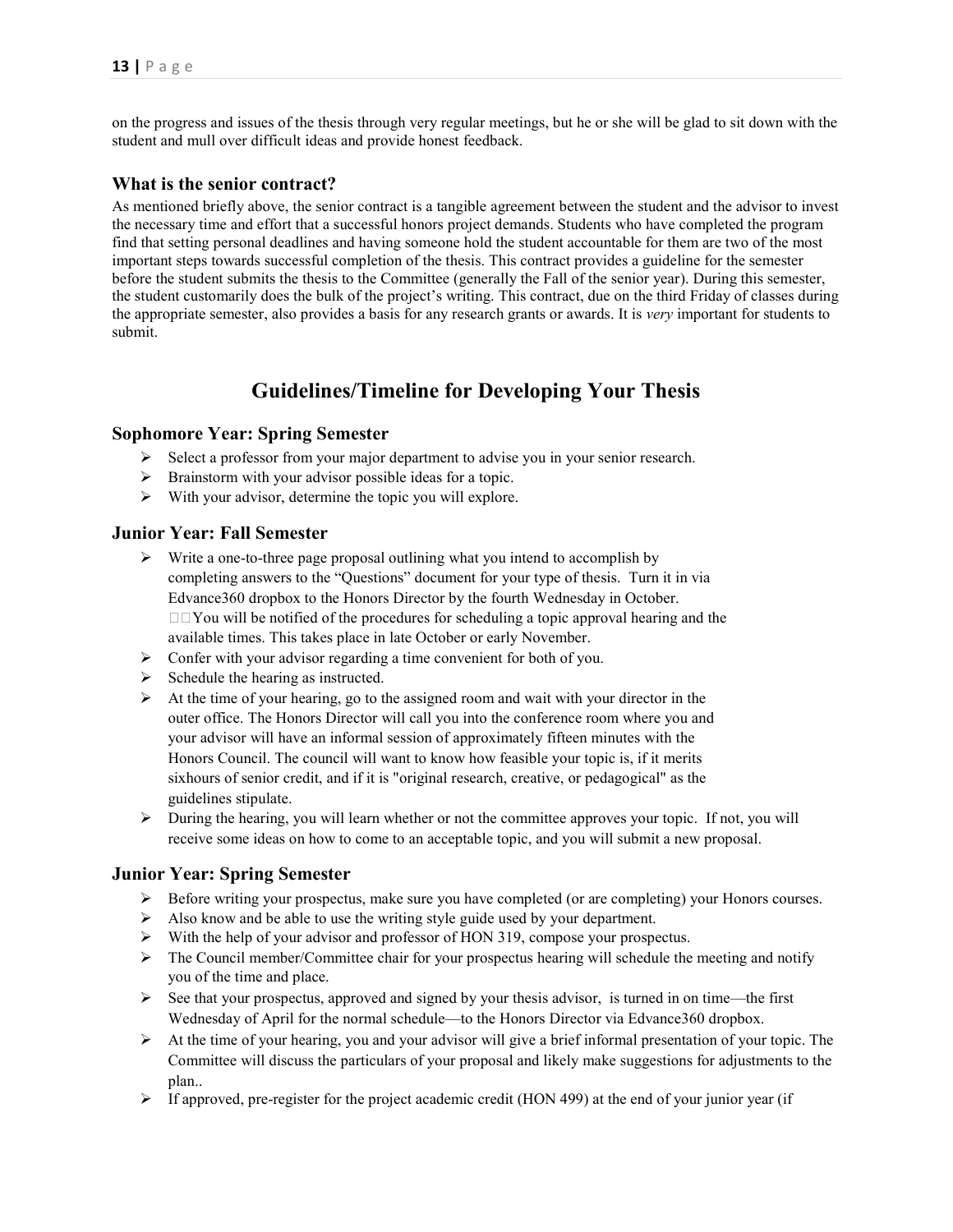desired).

#### Senior Year: Fall Semester

- $\triangleright$  You will work closely with your advisor on the research and development of the thesis.
- $\triangleright$  Complete a Senior Contract and turn it in to your Honors Director by the second Friday of classes.
- $\triangleright$  At the end of the semester, the Honors Council will request a progress report from your advisor.

#### Senior Year: Spring Semester

The final draft of your thesis will be due the last Wednesday in January by 4:30 p.m. to the Honors Director via Edvance360 dropbox. Late theses will automatically be penalized one letter grade.

- $\checkmark$  See the sample title page
- $\checkmark$  Be sure to have a 1.5-inch left margin, and 1-inch at top, right, and bottom of paper so that the library bound copywill have proper margins.
- $\checkmark$  Carefully followthe writing and documentary styles of the manual you are using.
- $\checkmark$  Write as an educated scholar in your discipline.
- $\triangleright$  Again, your Committee chairperson will notify you of your scheduled hearing time. Project hearings last approximately one hour.
- $\triangleright$  At the time of your hearing, the Committee will follow the same procedure as in the prospectus hearing. The Committee may call the project advisor in first before the student joins the discussion.
- $\triangleright$  Grading for the project is as follows:
	- The Committee may pass the project "as is." This requires no revisions, and rarely happens. Such projects will receive the grade of "A."
	- It also may be passed with minor revisions (the Committee trusts you to make corrections with your Advisor and does not require you to meet before them again) These will also receive the grade of "A."
	- Or it may be passed but with major revisions needed (the Committee requests major changes and feels the need to review it again before passing it). Theses requiring major revision receive a "B."
	- The Committee may choose not to pass a thesis. Theses with plagiarism problems or obvious lack of effort always fail.
	- The Honors Council reports the grade for the thesis to the registrar, a step that informs them the student will be graduating with honors. Should a student receive a "C" grade or lower, the student will not be given honors credit. The thesis may be approved by the student's director as an independent study, but the student will not be an "honors" graduate.
- $\triangleright$  If your thesis is approved, note the following list of tasks:
	- You must create a signature sheet (without signatures) and include it immediately following your title page. If you only have one Faculty Advisor, alter the form appropriately by moving the Department Chair's signature up to the same line as the Faculty Advisor
	- Get your approval sheets signed by your advisor, department chair, and Honors Director.
	- Take the completed and corrected copy, including signed approval sheet, to the Honors Director by the last Wednesday in April.
	- The program copies and binds three copies—one for you, one for you advisor, and one for the Honors house—but you may purchase extras for \$16 each. Indicate the number of extras you would like and submit payment for them when you turn in the final copy.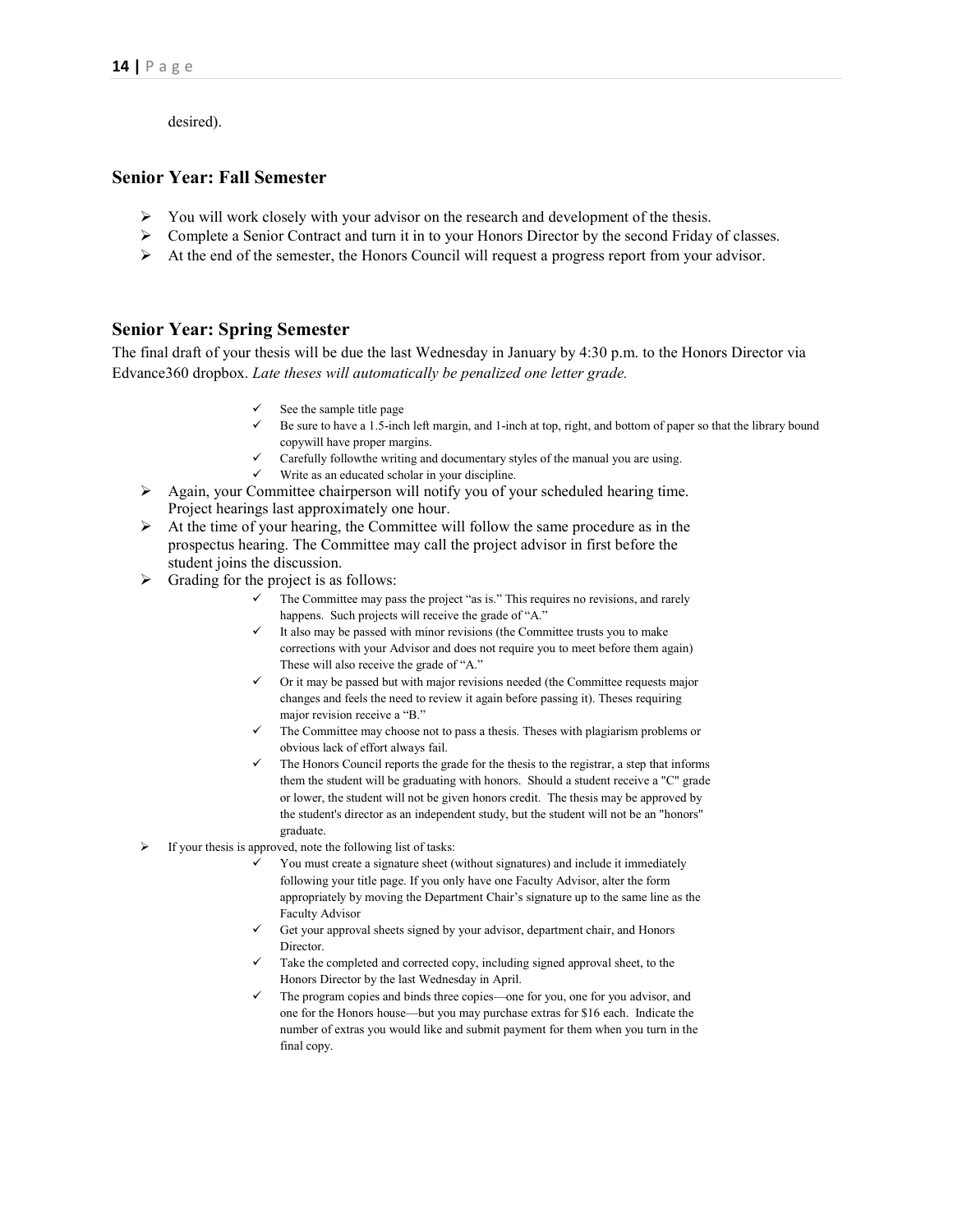# Starting your Honors Thesis

#### Proposal: Information

The Proposal is a short (typically one-to-three pages) document that gives the Honors Council a general idea of what you want to do for your Honors Project. The content is written in response to the "Questions" document that will be supplied by the Honors Director. The council sees the Proposal four semesters before you intend to graduate. Since there are few guidelines in the way of style for the proposal, samples from previous years are available in the dining room cabinet of the women's Honors House. These are organized according to discipline and can give you a great idea as to which information is expected for your proposal.

The council wants to see your idea for a thesis, learn a bit about how you will go about doing your project (this is especially applicable to students doing projects that are not library-based research papers), see that you are working closely with a faculty advisor, and hear why you think your idea is worth becoming an Honors Thesis. For many, a rudimentary outline showing the main points for the paper is appropriate at this stage. In general, the more developed your thinking the better, but the Council recognizes the fact that you will probably have quite a bit of fine tuning left to do on your idea for a project (that is why you come back the next semester with a prospectus).

If, for some reason, the Committee chooses not to approve your proposed topic, they will let you go back to the drawing board under the guidance of your advisor in order to devise another topic approach. Once you have written a second proposal, the Committee will reschedule a meeting with you in order to discuss your new ideas.

Proposals are due on the fourth Wednesday in October for those on the normal schedule.

#### Prospectus: Information

The Prospectus is the last document an Honors Student submits to the Honors Council before turning in the Senior Thesis. As such, this document needs to outline for the council in very clear terms what the student's thesis will be and how the student will approach or undertake the thesis. It is imperative that the thesis has a clear focus and a definite direction at this point. Although each prospectus should include these thoughts, specific ideas for different types of theses are included below. Although the council is hesitant to publish anything resembling a guideline with regards to the length of a prospectus, most students find that 8-12 pages is adequate to provide the Senior Thesis Committee with the expected information. Prospectuses are due the first Wednesday in April.

#### Scholarly Research

Students undertaking library-based scholarly research should have done enough of a literature review to understand how their topic interacts with current thought in their field. These prospectuses should also contain a tentative outline of the thesis and a bibliography.

#### The Sciences

Students in the sciences will need to discuss the experimental techniques they will use and provide the council with a timeline for conducting their experiments (including how many hours per week the student will need to spend to run the experiments).

#### Surveys and Interviews of Human Subjects

Students whose projects include interviews or surveys must present the interview questions or surveys to the Institutional Review Board (human subject review board) for approval. The form for seeking this approval is appended to this Handbook. This completed form and the IRB's approval of it should be appended to the prospectus. The particular method of statistical analysis to be employed must be spelled out in the prospectus.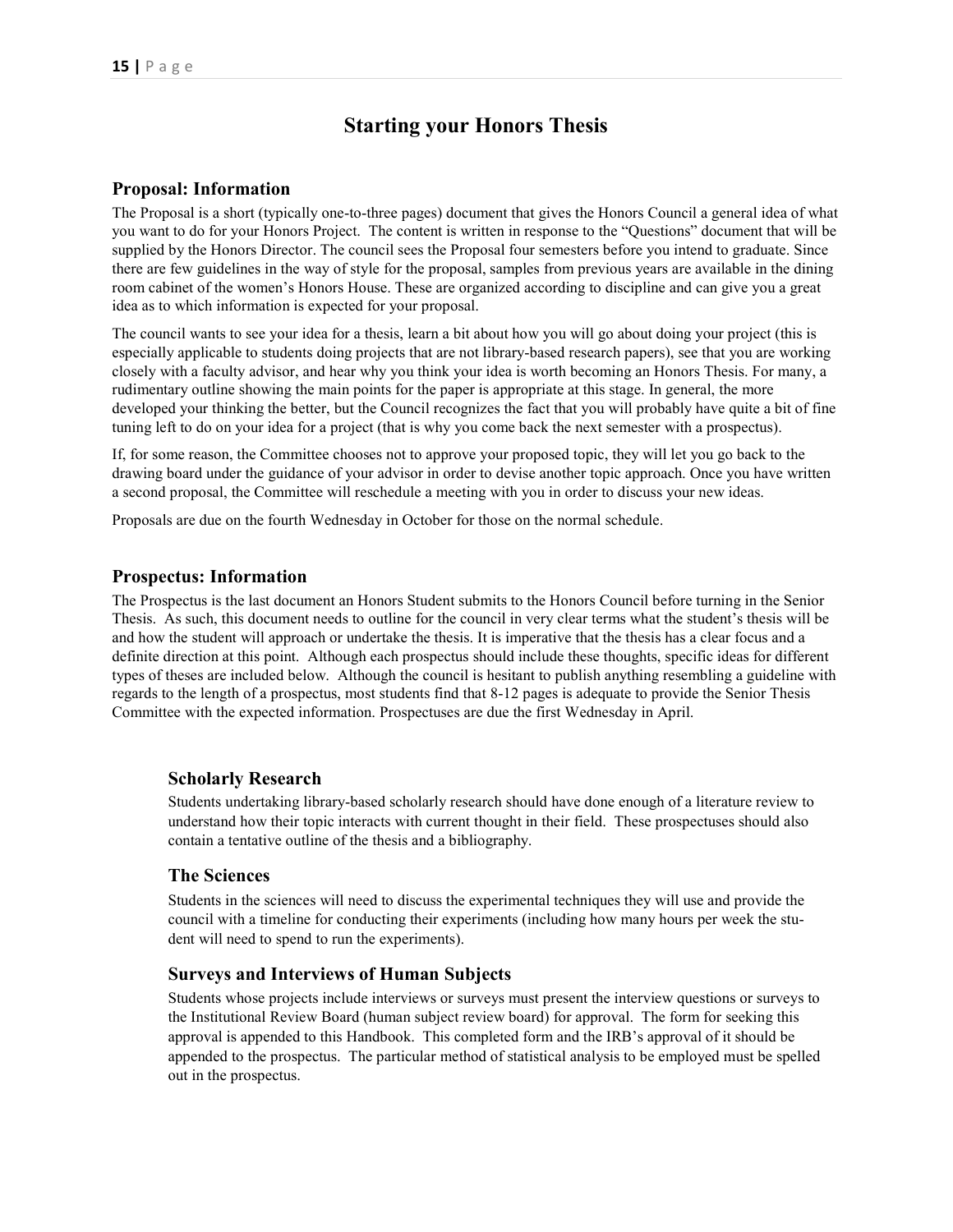#### The Arts

Those students doing creative projects will need to provide an overview of the project including its particular style and form as well as discuss any research involved. They must provide the council with a five-to-eight-page document discussing how the student will overcome potential challenges and what lessons the student should master from it.Students might providesamples of their work at this time, including short stories, character descriptions or portions of a screenplay. This document, along with a similar document reflecting on what the student learned/discovered while doing the project, will be included with the student's final thesis when it is placed in the library.

#### Pedagogical Works

#### Credit Hours

You are expected to do the equivalent of three semester hours of work on your thesis during each semester of your senior year. The Honors Council will ask your director for a report on your progress at the end of the first semester.

#### Registration for HON 499

You may register for the credit hours as it is most convenient for you financially and academically. You may register for three hours each semester, six hours in one semester, or not register for the hours at all. If you feel it is necessary, you may also register for part of your hours in the spring of your Junior year, but you will receive an incomplete for any hours you take if you fail to complete the project. Also remember, you will receive "IP" (in progress) on all credits you receive in semesters prior to your final semester, with full credit given at the end of the final semester. Keep in mind, however that only six hours total may be registered for the Honors Thesis. If the project is done in conjunction with the student's senior project for their major, only six hours of credit can be given for the project as a whole. (Example: a senior project requires three hours of credit for a theater major. An honors student who combines the senior project with the honors thesis can only register for three more hours of honors credit.)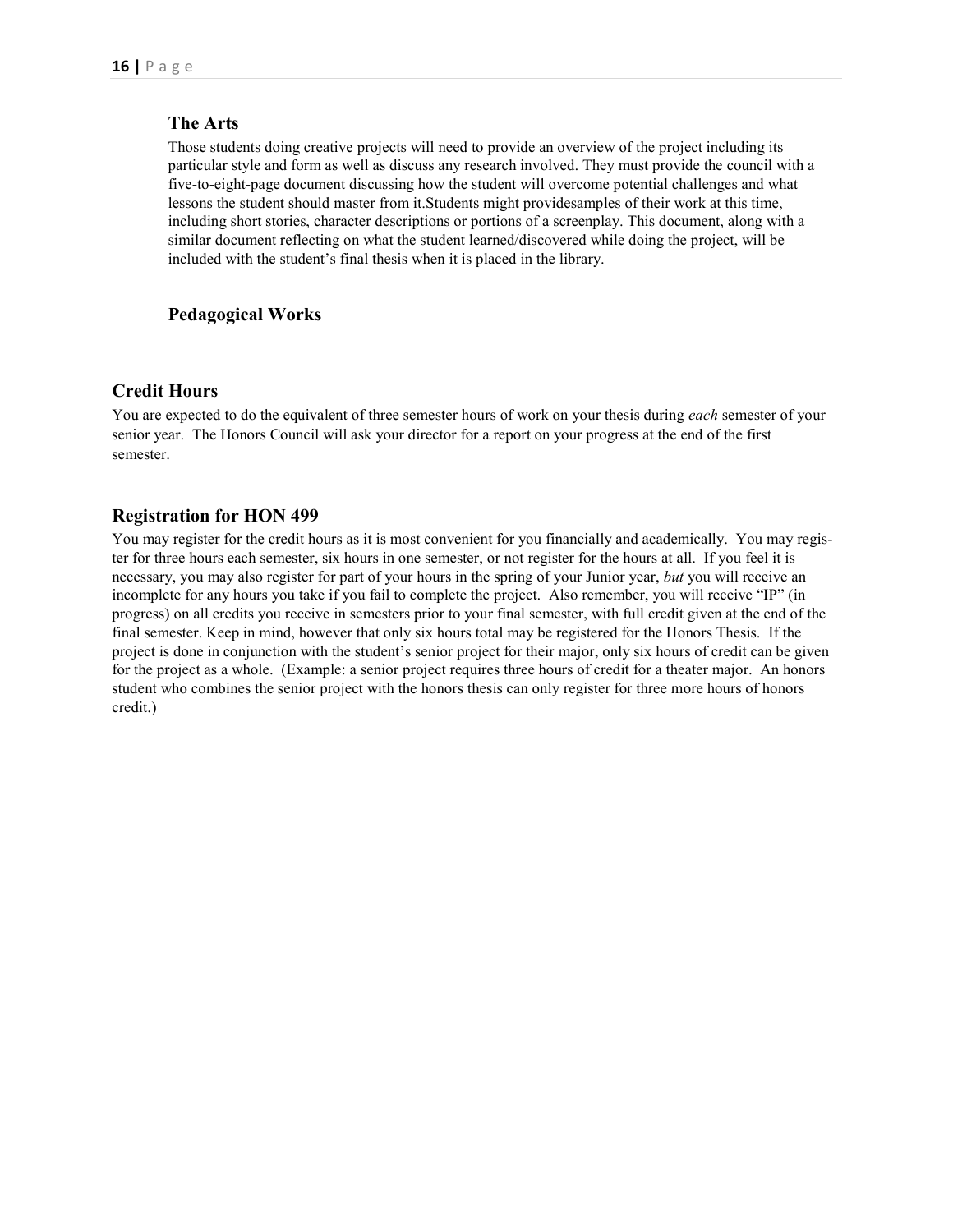# More Thesis FAQs

#### Do I have to accept the six HON 499 credit hours?

It is not imperative that all students working on an honors thesis register for the six available hours of independent study credit. In the case of students who have double or triple majors, the student may face strict limitations in possible credit hours. Students can complete an honors thesis without registering for a single independent study hour, if necessary. Other students may accept three hours if they prefer. Six hours is simply the maximum number of credit hours any student can receive for completing an honors project.

#### Am I required to take Honors Research and Writing?

Research and Writing is not a required class, nor does it fulfill general education or honors requirements. That said, it is an invaluable experience for juniors in the beginning stages of their theses. This class is a one-hour class that discusses methods and ethics in various types of research through presentations by guest faculty members. A primary purpose of the class is to oversee the writing of the prospectus in mid-March. Other topics include keeping students accountable to their deadlines and adhering to style guides in various disciplines, and most of the time it's fun, too! Statistically, the majority of students who take this course end up seeing their theses through to completion the following year. Again, it is not a requirement, but the benefits warrant that honors students are strongly encouraged to register for this course.

#### What if I don't finish with honors classes my sophomore year?

The program's design is such that students should complete required honors courses by the end of the sophomore year; however, no specific deadline exists for having them completed, short of graduation. The program's organization fills up the students' first two years with classes while the senior project occupies the last two. It is highly recommended, for the sake of simplicity and the sanity of students, that Honors program members take the required classes as soon as possible, but seniors face no penalties if they are still taking honors classes during their final semester.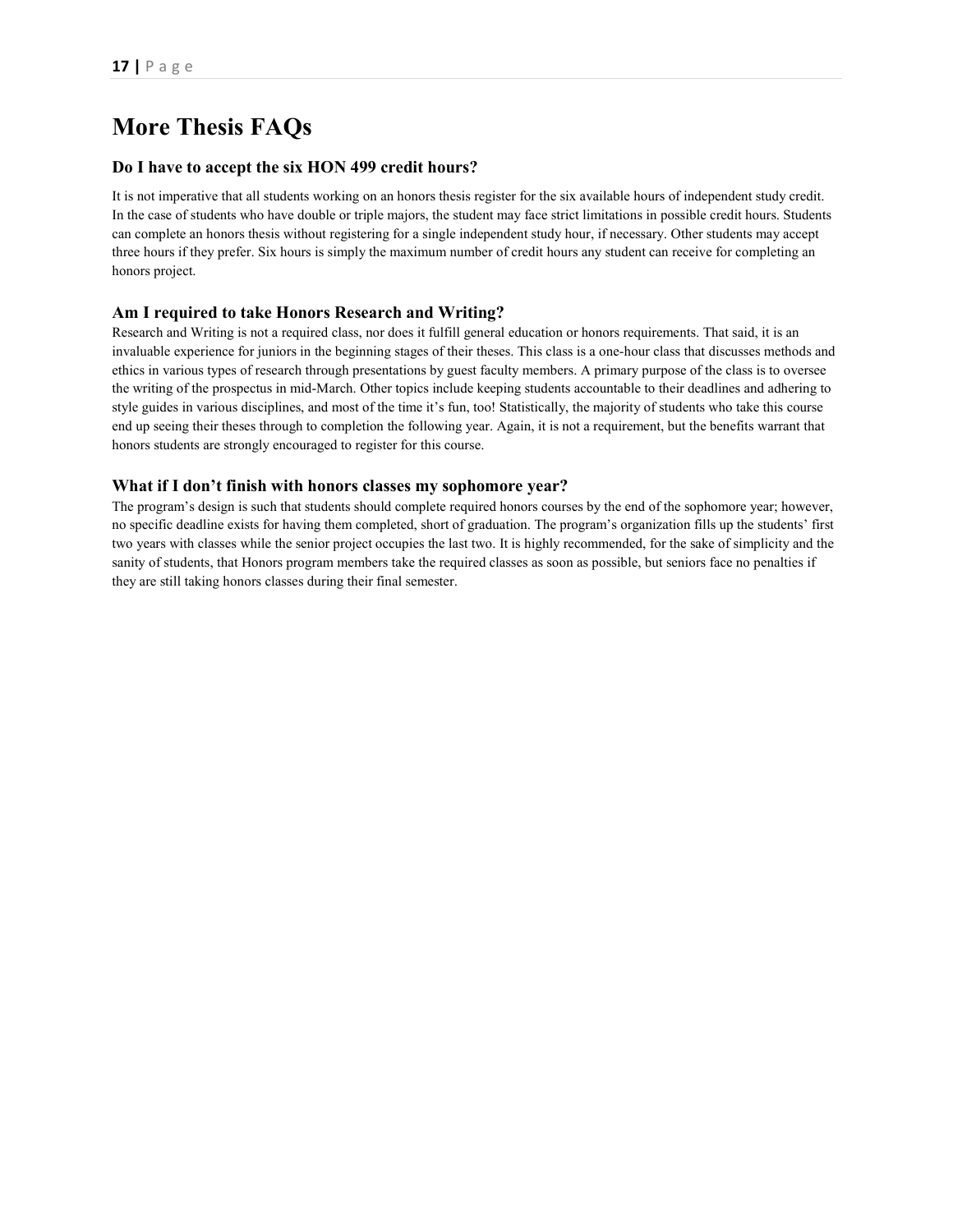# Proposal: Checklist

Here is a helpful checklist. Please use the cover sheet in Appendix A as a sample for your proposal.

All hearings will take place in the Faculty Affairs Office Conference Room on the second floor of the Fite Administration Building.

#### Checklist

| Cover sheet done correctly                                                                |
|-------------------------------------------------------------------------------------------|
| Advisor has had adequate input into the proposal                                          |
| Advisor has signed the cover sheet after proofreading the final draft                     |
| Placed in the appropriate Edvance 360 dropbox by 4:30 on the fourth Wednesday in October. |

# Prospectus: Checklist

The council likes to view the prospectus as something of a contract between the student and the Senior Thesis Committee. This can only happen if the student presents the committee with a prospectus outlining a welldeveloped thesis with a clear focus and then incorporates the committee's thoughts as they are expressed during the hearing. Students who do this can go into the final hearing assured that the committee will not reject their theses based on the topic or their approach to the topic.

Hearings will be scheduled by the member of the Honors Council who is serving as chair of the Senior Thesis Committee.

#### Checklist

\_\_\_\_\_\_ Cover sheet done correctly

\_\_\_\_\_\_ Advisor has had adequate input into the prospectus

\_\_\_\_\_\_ Advisor has signed the cover sheet after proofreading the final draft

Correctly documented prospectus according to the style guide of the correct discipline

\_\_\_\_\_\_ Place completed prospectus in the appropriate Edvance360 dropbox by 4:30 on the first Wednesday in April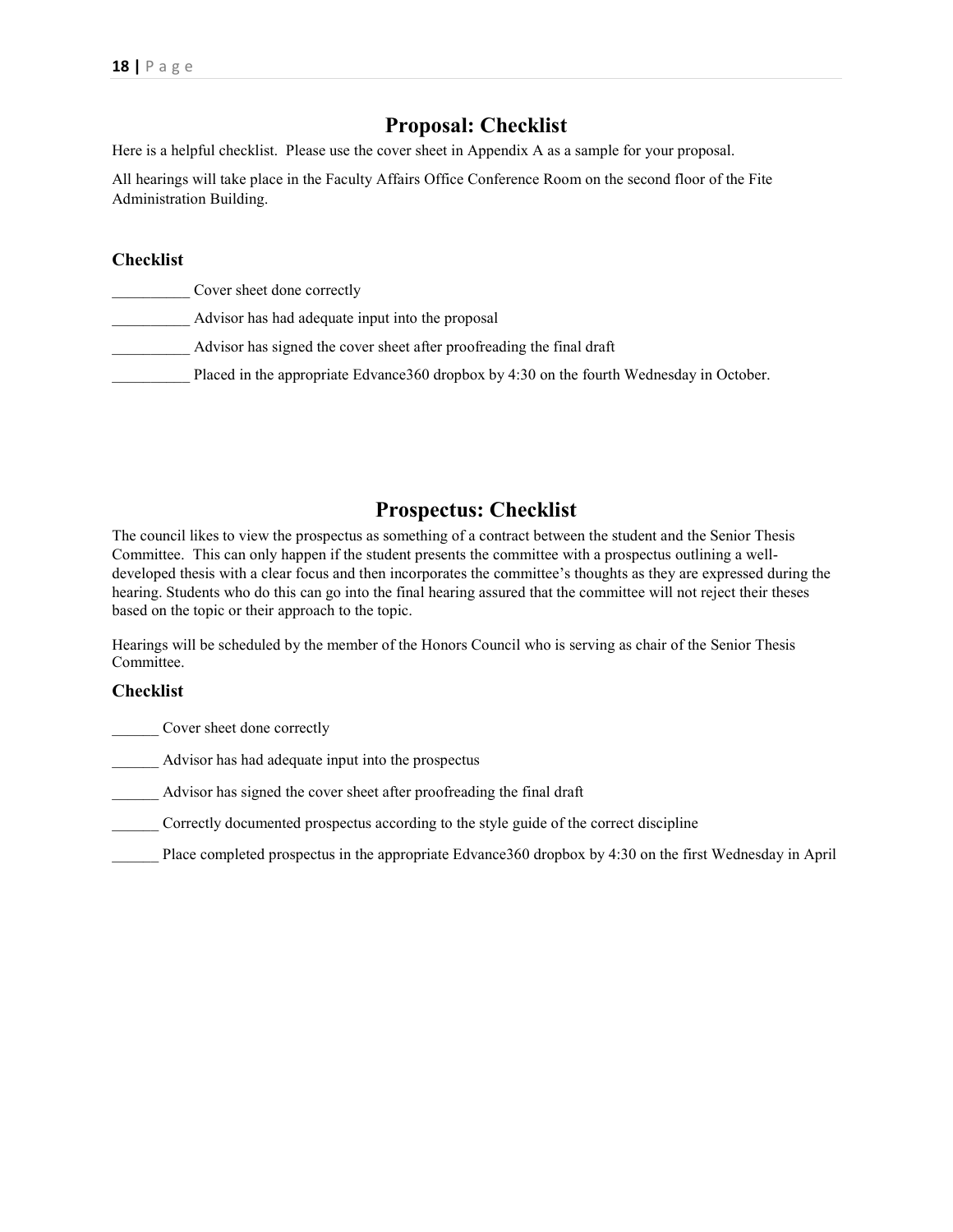# Final Thesis: Checklist

Take great care to present the Honors Council with your best possible copy of your final thesis.

# Checklist

|          | Cover sheet done correctly                                                                      |
|----------|-------------------------------------------------------------------------------------------------|
|          | Advisor has had adequate input into the thesis                                                  |
|          | Advisor has signed the cover sheet after proofreading the final draft                           |
|          | Triple checked citations and bibliography                                                       |
|          | Placed completed thesis in the appropriate Edvance 360 dropbox by 4:30 on the last Wednesday in |
| January. |                                                                                                 |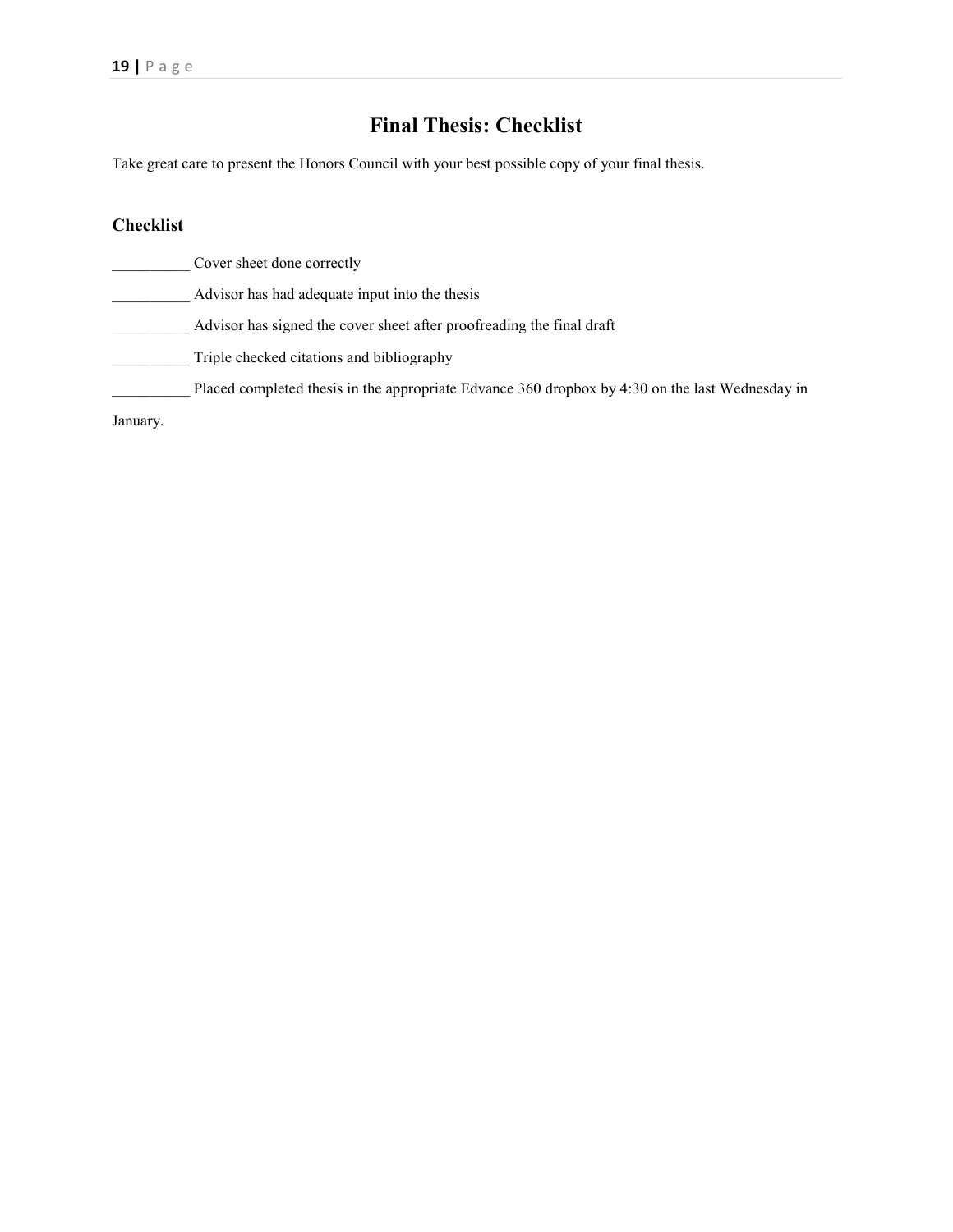# Proposal: Sample Cover Sheet

### INFLUENCE OF WALT DISNEY ON THE FILMS OF ANDREW STANTON

an Honors Proposal submitted by

Andrew Smith 457 Coile Road Jefferson City, TN 37760

(865) 471-3243

in partial fulfillment for the degree Bachelor of Arts (or other) with Honors

October 25, 2017

Project Advisor(s): Dr. Arsene Wenger (list primary advisor first) Dr. Josep Guardiola (list secondary advisor next, if applicable) (Advisor signs cover sheet near her/his typed name)

Advisor Signature(s) \_\_\_\_\_\_\_\_\_\_\_\_\_\_\_\_\_\_\_\_\_\_\_\_\_\_\_\_\_\_\_\_\_\_\_\_\_\_\_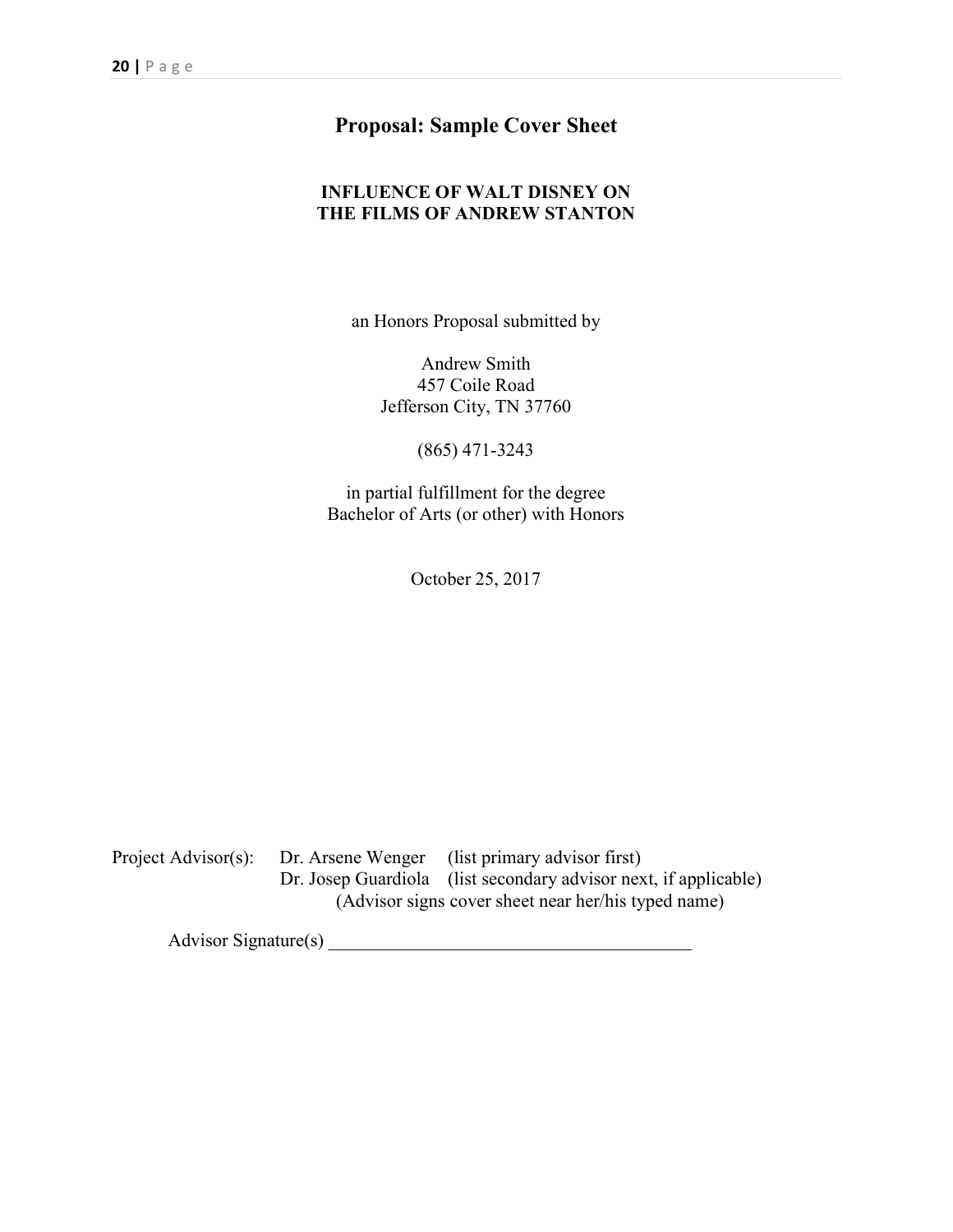# Prospectus: Sample Cover Sheet

### INFLUENCE OF WALT DISNEY ON THE FILMS OF ANDREW STANTON

an Honors Prospectus submitted by

Andrew Smith 457 Coile Road Jefferson City, TN 37760

(865) 471-3243

in partial fulfillment for the degree Bachelor of Arts (or other) with Honors

April 4, 2017

Project Advisor(s): Dr. Arsene Wenger (list primary advisor first) Dr. Josep Guardiola (list secondary advisor next, if applicable) (Advisor signs cover sheet near her/his typed name)

Advisor Signature(s) \_\_\_\_\_\_\_\_\_\_\_\_\_\_\_\_\_\_\_\_\_\_\_\_\_\_\_\_\_\_\_\_\_\_\_\_\_\_\_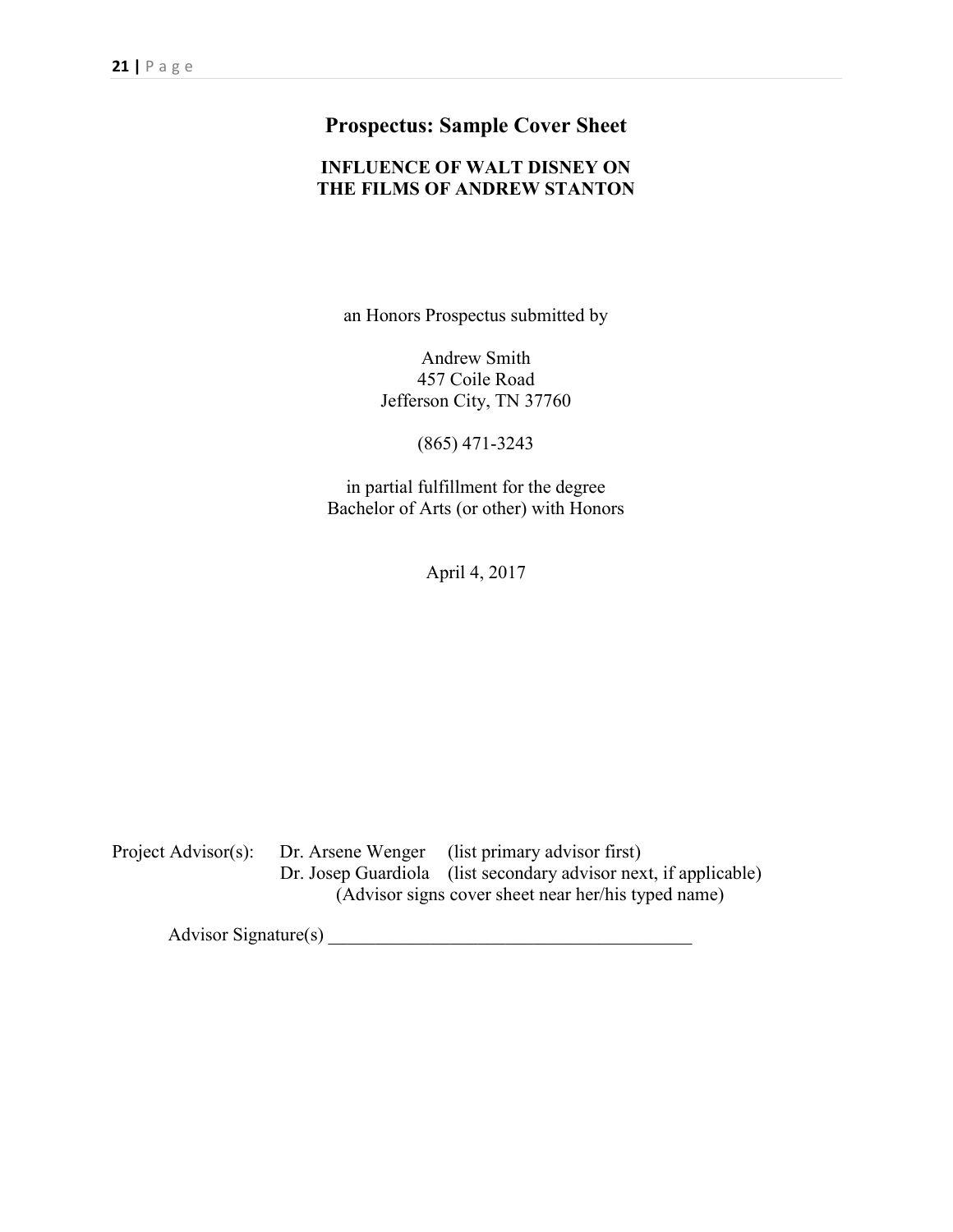# Senior Thesis Sample Cover Sheet

#### INFLUENCE OF WALT DISNEY ON THE FILMS OF ANDREW STANTON

an Honors Thesis submitted by

Andrew Smith 457 Coile Road Jefferson City, TN 37760

(865) 471-3243

in partial fulfillment for the degree Bachelor of Arts (or other) with Honors

January 28, 2017

Thesis Advisors: Dr. Arsene Wenger and Dr. Josep Guardiola

© D. Brian Austin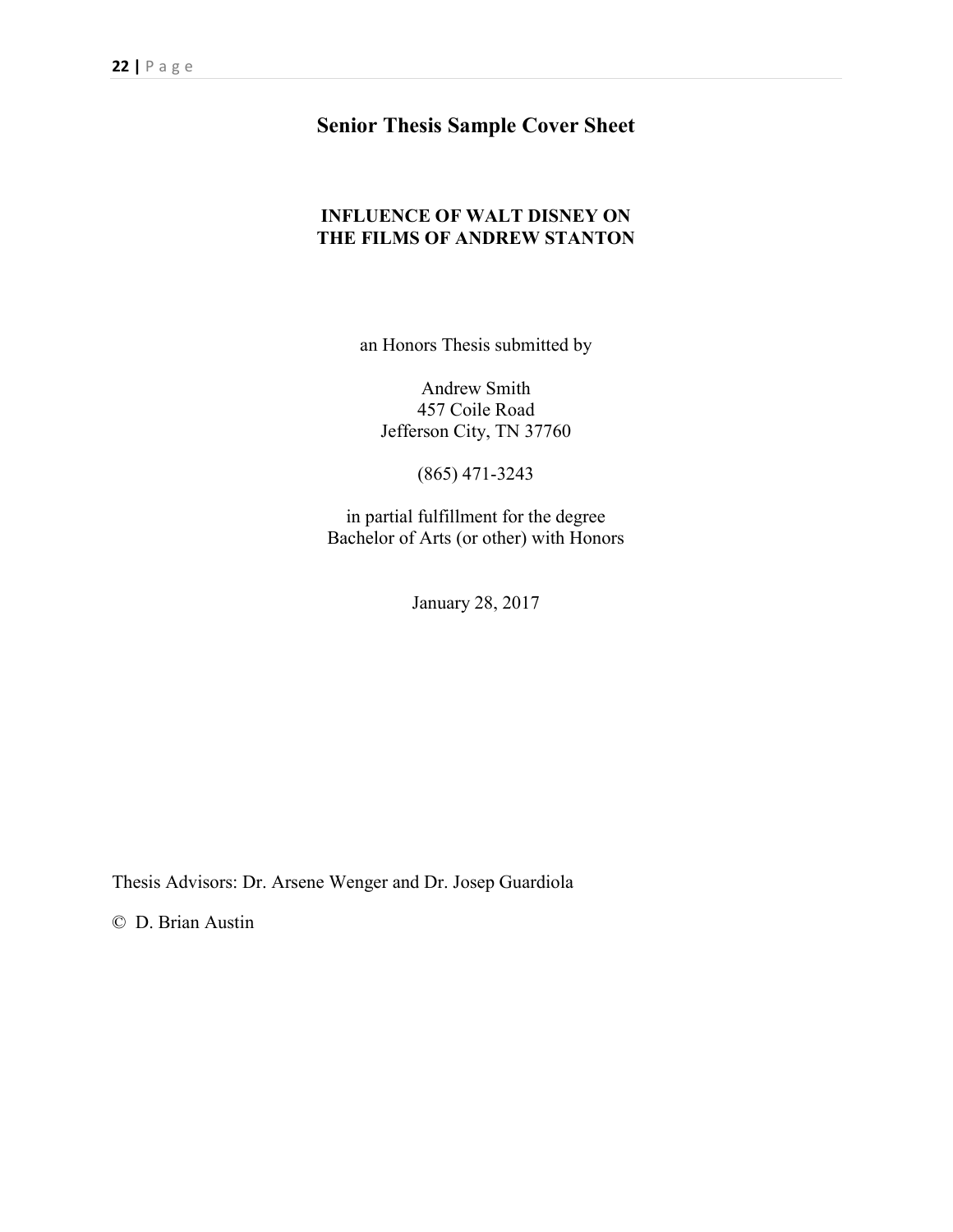Proposal Content for Research Theses: Four Questions to Be Answered in the Proposal

- 1. What is your topic/research question?
- 2. What is the current state of knowledge among experts in your field with regards to your topic and who is currently doing the most cutting-edge research in your area?
- 3. What do you hope to add to the current body of knowledge about your topic?
- 4. How will you go about researching to answer your question?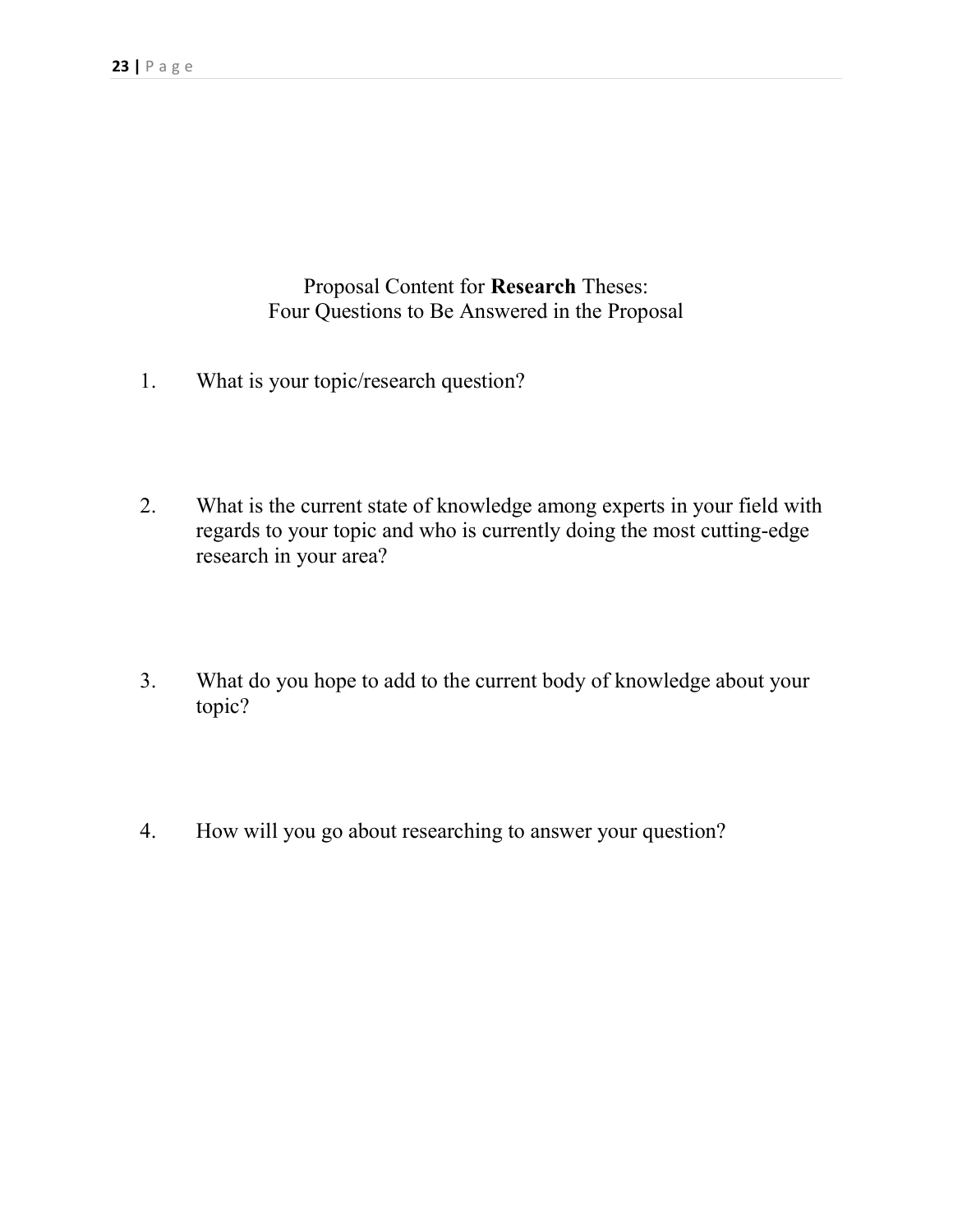Proposal Content for Creative Theses: Five Questions to Be Answered in the Proposal

- 1. What will your finished product be? What is your working title?
- 2. What medium will you use for your project and what experience do you have working in that medium?
- 3. Are there new skills you will need to develop? What are they and how will you develop them?
- 4. What existing works most closely resemble your anticipated final project? How will yours differ from those?
- 5. How will your finished product be used, displayed or viewed, and archived?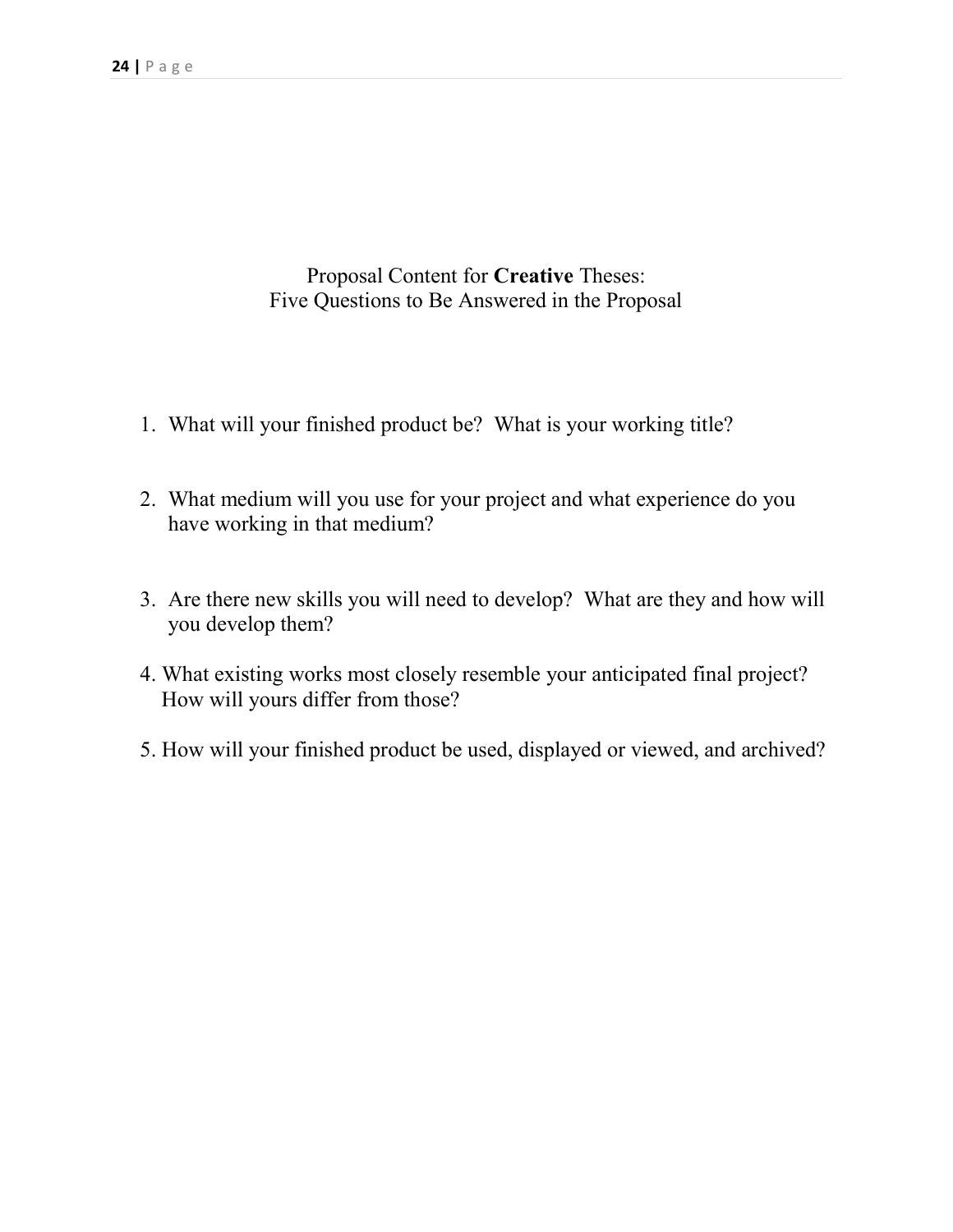Proposal Content for Pedagogical Theses: Six Questions to Be Answered in the Proposal

- 1. What is the ultimate goal of your thesis? What is your working title? Describe the anticipated content of your finished product.
- 2. What pedagogical skills do you hope to learn or to improve upon as you work through constructing your thesis?
- 3. How will your thesis incorporate innovative pedagogical techniques or principles?
- 4. What existing literature will help inform your development of this thesis?
- 5. What existing works most closely resemble your anticipated final product? How will yours differ from those?
- 6. How will your finished product be used (by whom, in what setting, for what goals and objectives)?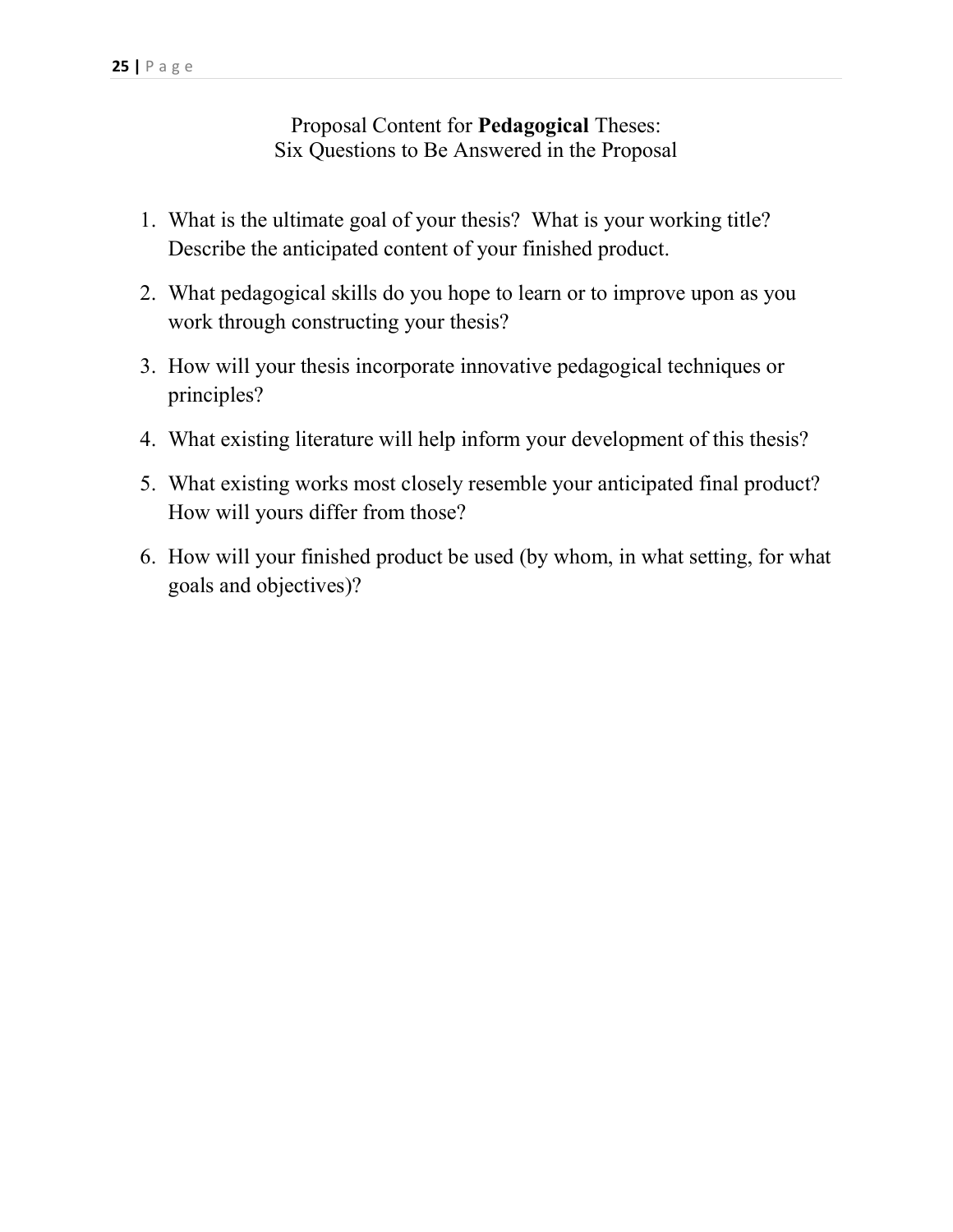# Proposal Content for Social Innovation/Social Entrepreneurship Theses

Service/Social Innovation Thesis Proposal: Six Questions

- 1. What is the ultimate goal of your thesis? What is your working title? Describe the social problem that your work will address.
- 2. How will your finished product address this problem?
- 3. Describe the features of your project that will allow it to be replicated by others into the future?
- 4. What existing literature will help inform your development of this thesis?
- 5. What existing programs/organizations most closely resemble your anticipated final product? How will yours differ from those?
- 6. What steps, if any, towards the execution of this project do you anticipate being taken prior to your graduation?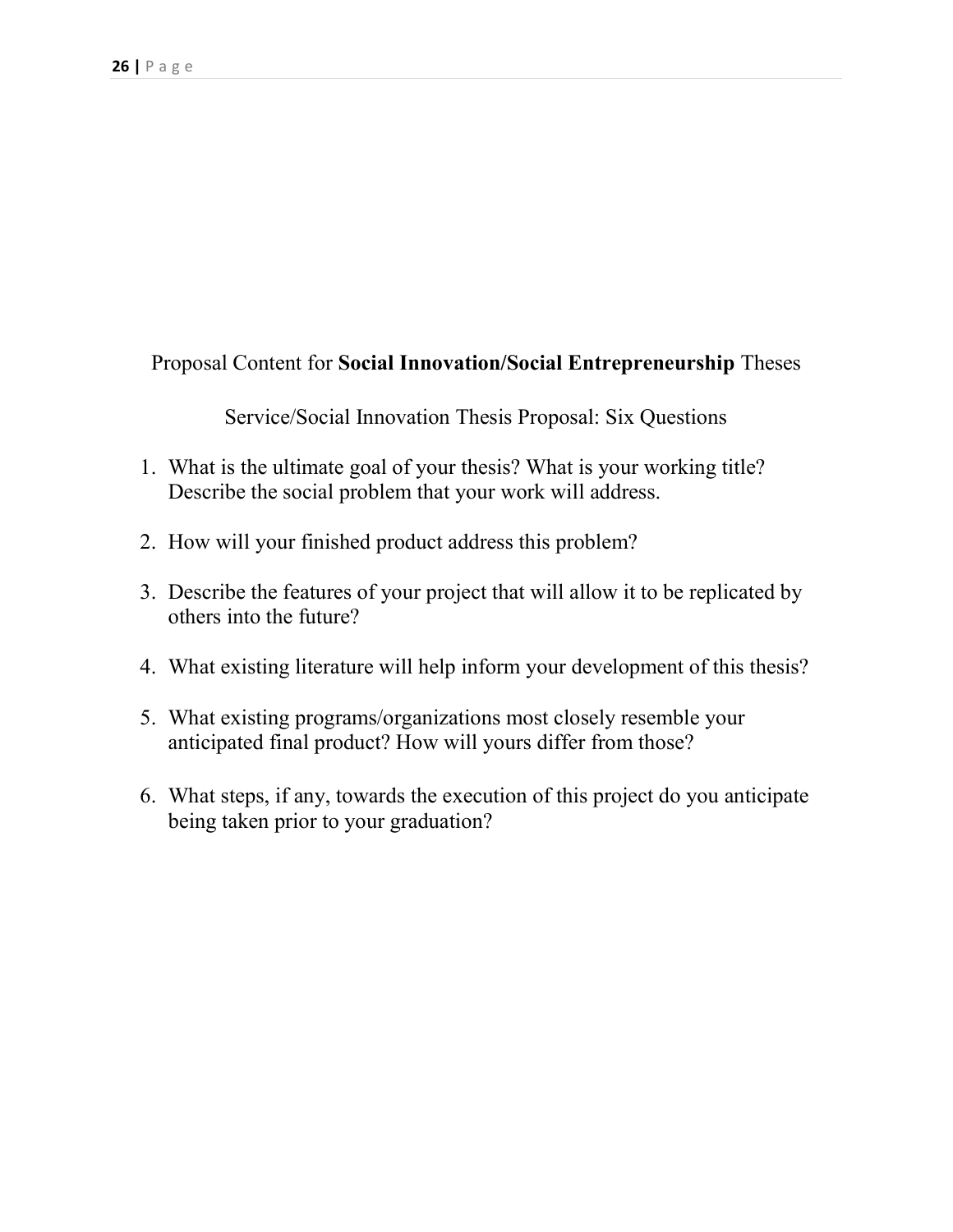#### CARSON-NEWMAN UNIVERSITY INSTITUTIONAL REVIEW BOARD COMMITTEE

# FORM FOR REQUEST FOR REVIEW OF PROJECT INVOLVING HUMAN SUBJECTS

#### I. IDENTIFICATION OF PROJECT

- A. Principal investigator: include complete name, telephone number, and address including e-mail address
- B. Co-principal investigator(s): include complete name, telephone number, and address including e-mail address
- C. Chair of the Thesis Committee and Committee Members (if applicable):
- D. Department/unit of committee chair:
- E. Project identification: Enter one of the following terms as appropriate: Dissertation, Thesis, Class Project, Research Project, or Other (please specify)
- F. Title of project:
- G. Start date: Specify the intended start date or insert "Upon IRB approval"
- H. Estimated completion date:
- I. External funding (if any):
	- 1. Grant/contract submission deadline:
	- 2. Funding Agency:
	- 3. Sponsor ID number (if known)
	- 4. C-N Proposal number (if known)

#### II. TYPE OF REVIEW REQUESTED:

- A. Full review (more than minimal risk involved)
- B. Short review (minimal risk project)
- C. Exemption review (may qualify under federal guidelines for categories of studies exempt from coverage)
- D. Investigational Drug? Yes () No () Brochure available? Yes () No ()
- E. Re-Evaluation (the study has been temporarily inactive)

#### III. DESCRIPTION AND SOURCE OF RESEARCH PARTICIPANTS

#### A. Human subjects (check all that apply)

| Inpatients                                                | Volunteers       | <b>Pregnant Women</b>       |
|-----------------------------------------------------------|------------------|-----------------------------|
| <b>Outpatients</b>                                        | <b>Fetuses</b>   | <b>Mentally Incompetent</b> |
| <b>Minors</b>                                             | <b>Prisoners</b> | <b>Elderly Population</b>   |
| $C_{\text{center}}$ . The contract of $C_{\text{center}}$ |                  |                             |

- B. Compensation to Human Subjects:
- C. Type of Project/Procedure to be used (please check the most applicable):
	- 1. \_\_\_Medical-Therapeutic (evaluation of drugs, treatment protocol, surgical procedure, etc):
	- 2. \_\_\_\_Medical-Non-Therapeutic (physiological studies, laboratory analysis of blood or body substance):
	- 3. \_\_\_\_Investigation drug (drug study protocol):
	- 4. Radioactive materials: Name: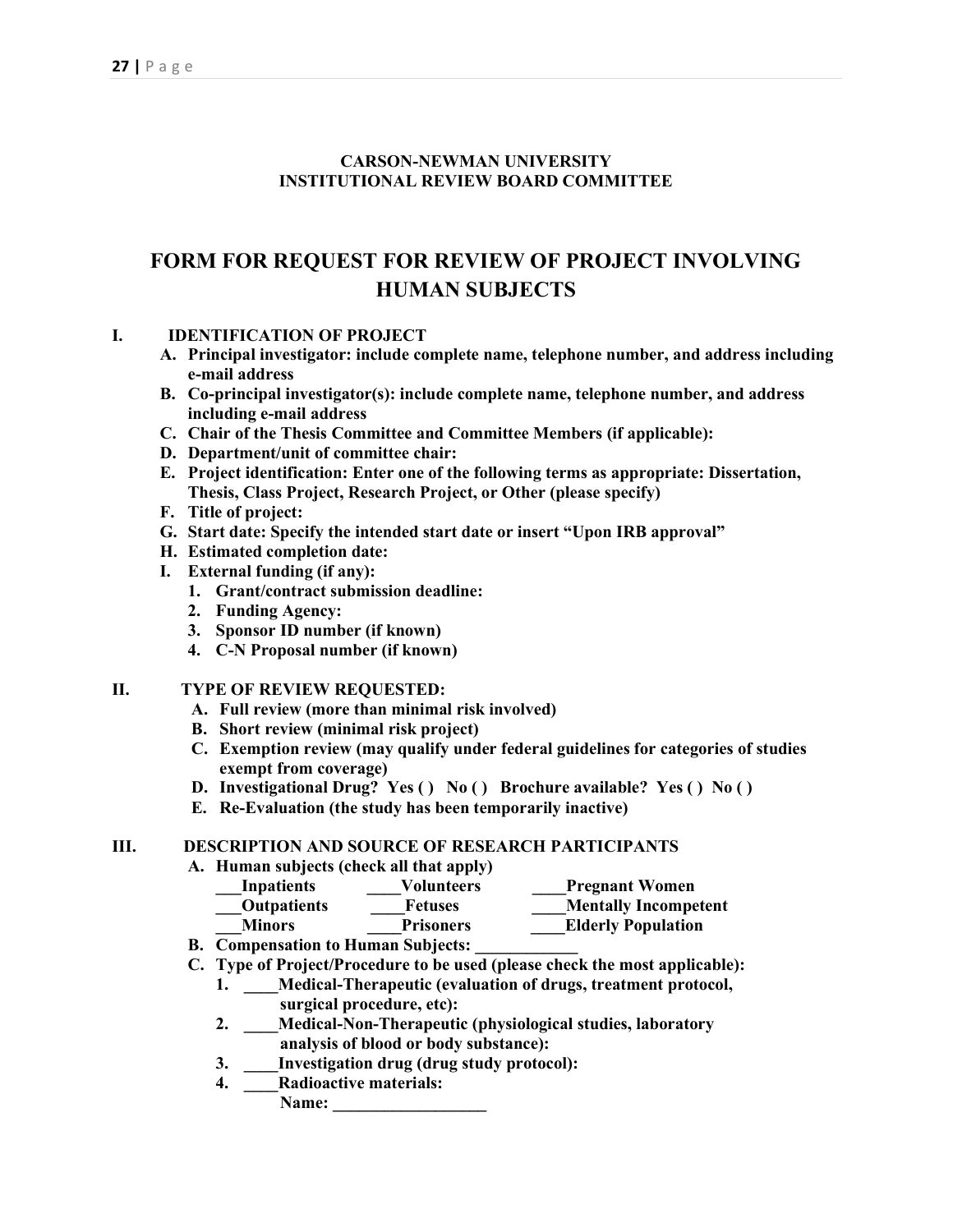- Subcommittee on radioactive materials approval date:
- 5. \_\_\_\_Psychosocial-Manipulative (response to stressful stimuli, hypnosis, etc.)
- 6. \_\_\_\_Psychosocial-Non-Manipulative (evaluation of subject response to educational material, attitude, survey, etc.)
- 7. \_\_\_\_Study involving confidential material without human participation (chart review, etc.)
- 8. Other (please specify):
- D. Source of subjects/participants:
- E. Number of estimated participants:
- F. Relationship between researcher/participant:

#### IV. METHODS AND PROCEDURES:

Clearly and concisely describe in non-technical language the data collection and experimental research methods used in this project. This section should be consistent in every detail with the descriptions provided to participants in the consent form or procedure. Include non-technical descriptions of stresses to participants, experimental manipulations, tests or measures, surveys, interviews, observations, photography, video, and audio recordings. Clearly distinguish between control and experimental/treatment participant groups.

#### V. SPECIFIC RISKS/PROTECTION MEASURES:

Specify all potential risk to participants. Estimate the nature and amount of potential risk, stress, or discomfort and assess its seriousness. Describe precautions you will take to reduce risk and assess the effectiveness of these protective measures. If appropriate, include a description of the means you will use to assist or treat participants who may incur injury from one or more of the risk identified in this section. Permit sufficient detail to permit reviewers, who may not be familiar with your area of study, to evaluate any specific risk to the participants of this research.

Include methods and provisions by which you will address the issue of anonymity of confidentiality of data. Note that anonymity (protecting the identity of the subject/participant) is only possible if the investigator cannot discover the participant's identity from data collected. In either case, describe how you will maintain the confidentiality of the participant's data. Identify any security measures you have for protecting the data and identify to whom access is given. If thesis committee members or others will review or help with analysis of data, address the steps that you will take to ensure subject's anonymity and confidentiality.

#### VI BENEFITS:

Evaluate the reasonableness of the risk stated in section II in relation to the anticipated benefits, if any, to the participants and/or society. If the risks are minimal, please state that the risks are minimal and include a statement of anticipated benefits.

Note that in most research projects, the only relevant benefits are those that contribute to generalizable knowledge in a field of research. In these cases, participant benefits are incidental. Please do not inflate the significance of incidental benefits in this form or in your informed consent procedures.

Payment for participation in research, if any, is an incentive for participation and should be included in this section.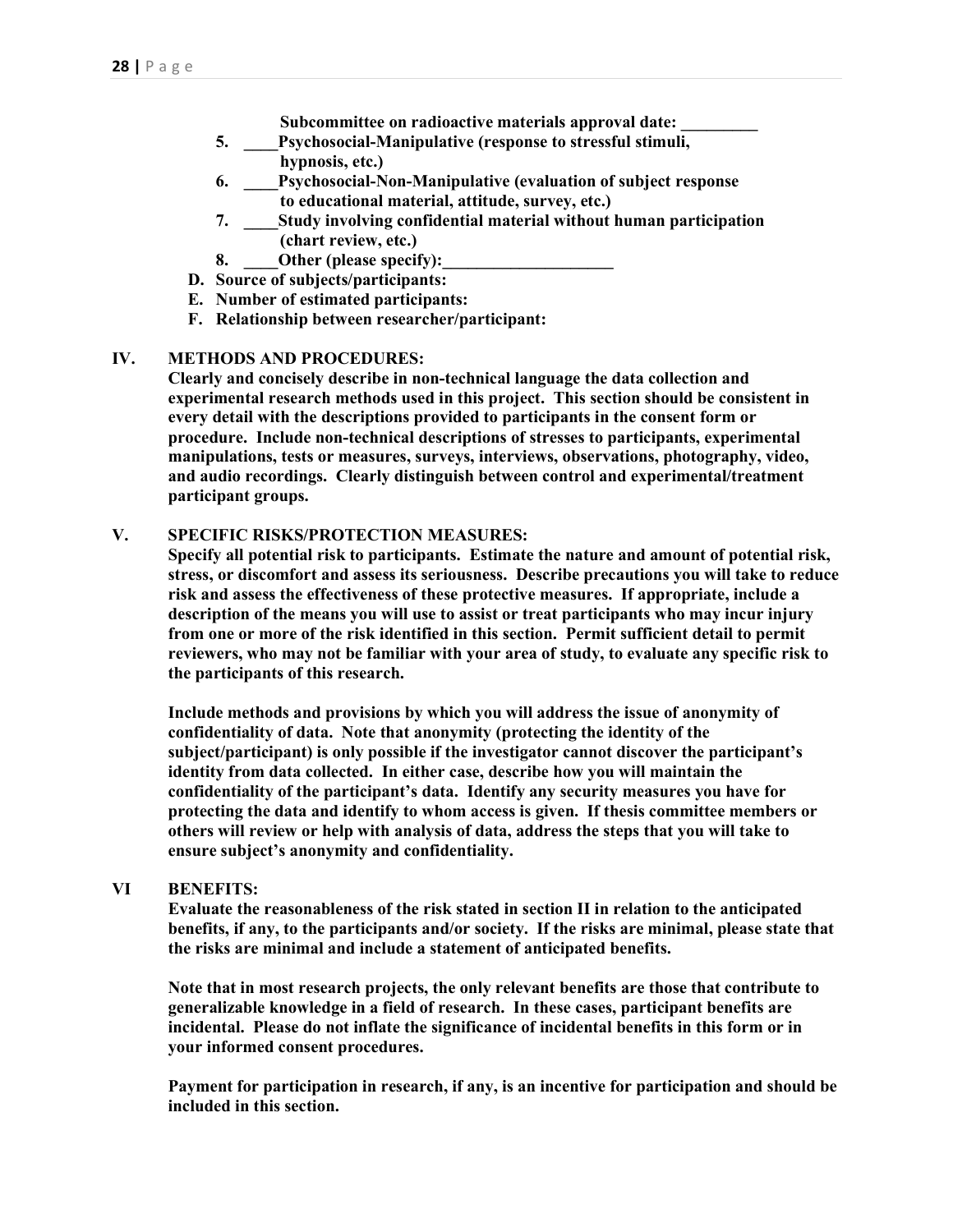VII METHODS FOR OBTAINING "INFORMED CONSENT" FROM PARTICIPANTS: Please state the methods you will use to legally obtain effective informed consent, assent, or permission from participants or their legally authorized representatives. Clearly describe how you will seek consent from participants in a manner that allows them sufficient opportunity to consider participation and that minimizes the possibility of coercion or undue influence. Indicate that the language used in your informed consent procedure is understandable to your participants or their legally authorized representatives. Attach a copy of your informed consent document as an appendix to the completed IRB.

#### VIII RESPONSIBILITY OF THE PRINCIPAL/CO-PRINCIPAL

You must enter the following information verbatim in Section VIII.

By compliance with the policies established by the IRB Committee, the principal investigator(s) subscribe to the principles stated in "The Belmont Report" and standards of professional ethics in all research, development, and related activities involving human participants under the auspices of Carson-Newman College. The principal investigator(s) further agree that:

- 1. Approval will be obtained from the IRB Committee prior to instituting any change in this research project.
- 2. Development of any unexpected risk will be immediately reported to the IRB Committee.
- 3. An annual review and progress report will be completed and submitted when requested by the IRB Committee.
- 4. Signed informed consent documents will be kept for the duration of the project and for at least three years thereafter at a location approved by the IRB Committee.